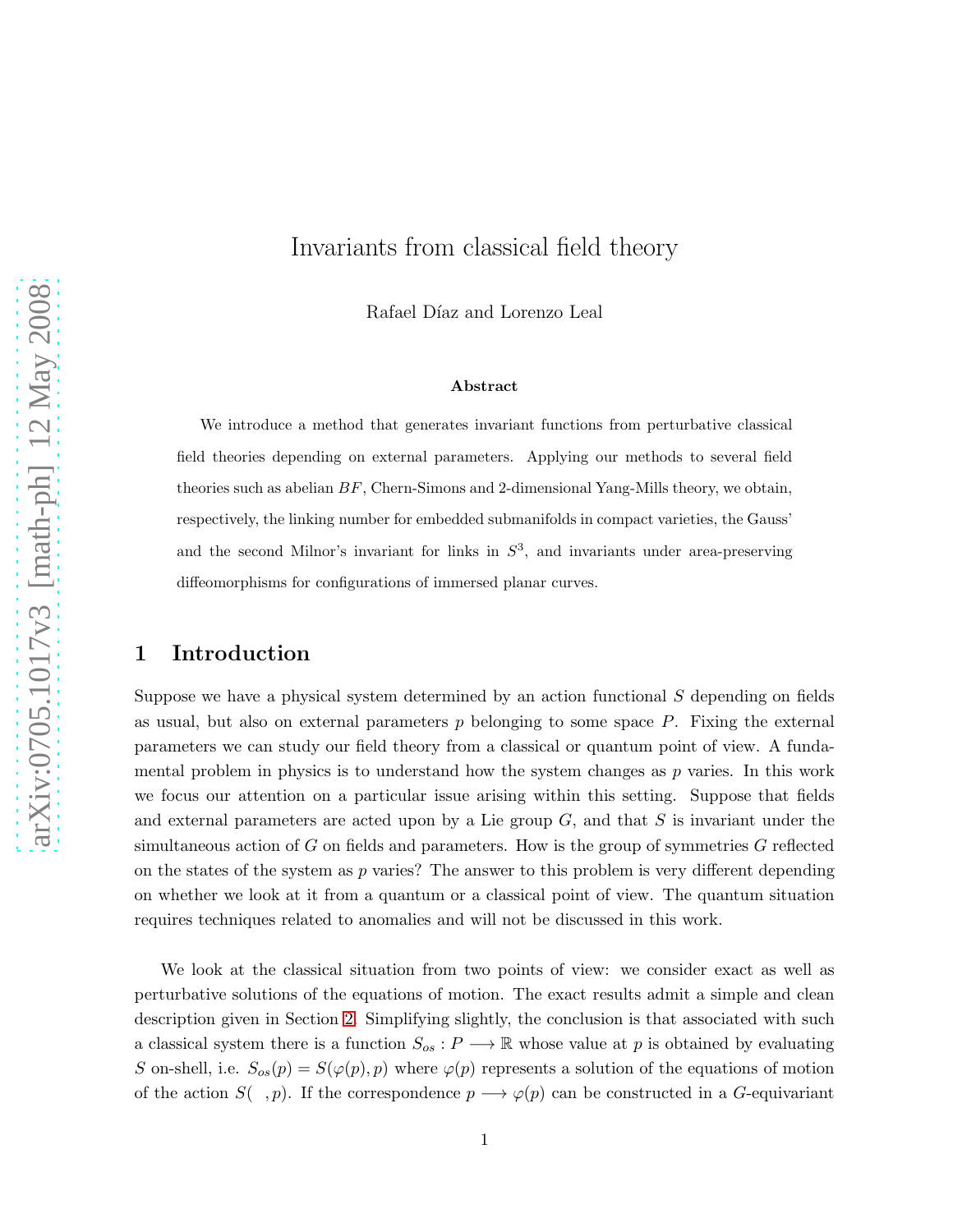fashion, then the function  $S_{os}: P \longrightarrow \mathbb{R}$  is invariant under the action of G. We apply this technique to abelian  $BF$  theory on compact oriented manifolds, with the external parameters being pairs of non-intersecting embedded submanifolds of the appropriated dimensions. The on-shell action is the linking number of the embedded submanifolds, an invariant under diffeomorphism of the ambient manifold connected to the identity. We write explicitly using local coordinates the on-shell action for this example.

It is seldom possible to find explicitly the solutions of the equations of motion for most interesting Lagrangian systems. In this case an alternative route is to look for perturbative solutions of the equation of motion. Section [4](#page-9-0) contains the main result of this work: the proof that a hierarchy of invariant functions on parameter space can be obtained from the computation of the perturbative on-shell action  $S_{os}$  of a functional action S invariant under the simultaneous action of a Lie group on fields and external parameters. In order to show this result we develop in Section [3](#page-4-0) a fairly explicit model for the study of perturbative solutions of systems of equations (algebraic, differential, integral, etc.) We show that, in the non-degenerate case, the perturbative solution of the system is unique. In the degenerated case, even though uniqueness is lost, our methods guarantee that the space of perturbative solutions is non-empty, and provide an explicit solution under weak assumptions. We apply this technique to solve a couple of general equations arising in the context of Hodge algebras using techniques closely related to homological perturbation theory [\[18\]](#page-18-0). In Section [5](#page-11-0) we consider an example of interest in low dimensional topology, namely, we applied our methodology to Chern-Simons-Wong action and show that it yields link invariants, in particular, we obtain the Gauss' and the second Milnor's invariants. In Section [6](#page-15-0) we discuss how invariants under area preserving diffeomorsphisms of  $\mathbb{R}^2$  can be obtained given a generic finite family of immersed curves in the plane, applying our methods to Yang-Mills-Wong action. The Wong term that we add both in the Chern-Simons and Yang-Mills theories may be thought, physically, as the action for conservation of cromoelectric charge, and mathematically, as the action functional for parallel transport in a fiber bundle. In Section [7](#page-16-0) we present a brief discussion of open problems and future lines of research.

#### <span id="page-1-0"></span>2 Exact results

Fix spaces F and P, thought as the space of fields and parameters, respectively. Assume that a Lie group K, thought as the gauge group, acts on F. Fix another Lie group G which acts on F and P, together with a map  $k: G \longrightarrow K$ . Let G act on  $F \times P$  via the diagonal action. Suppose we have map  $S : F \times P \longrightarrow \mathbb{R}$ , thought as the action of a classical field theory, satisfying  $S(g\varphi, gp) = S(\varphi, p)$  and  $S(k\varphi, p) = S(\varphi, p)$  for  $(\varphi, p) \in F \times P$ ,  $g \in G$  and  $k \in K$ . In addition, assume we have map  $\alpha : P \longrightarrow F$  such that  $\alpha(gp) = k(g)g\alpha(p)$  for  $g \in G$  and  $p \in P$ . Lemma [1](#page-2-0)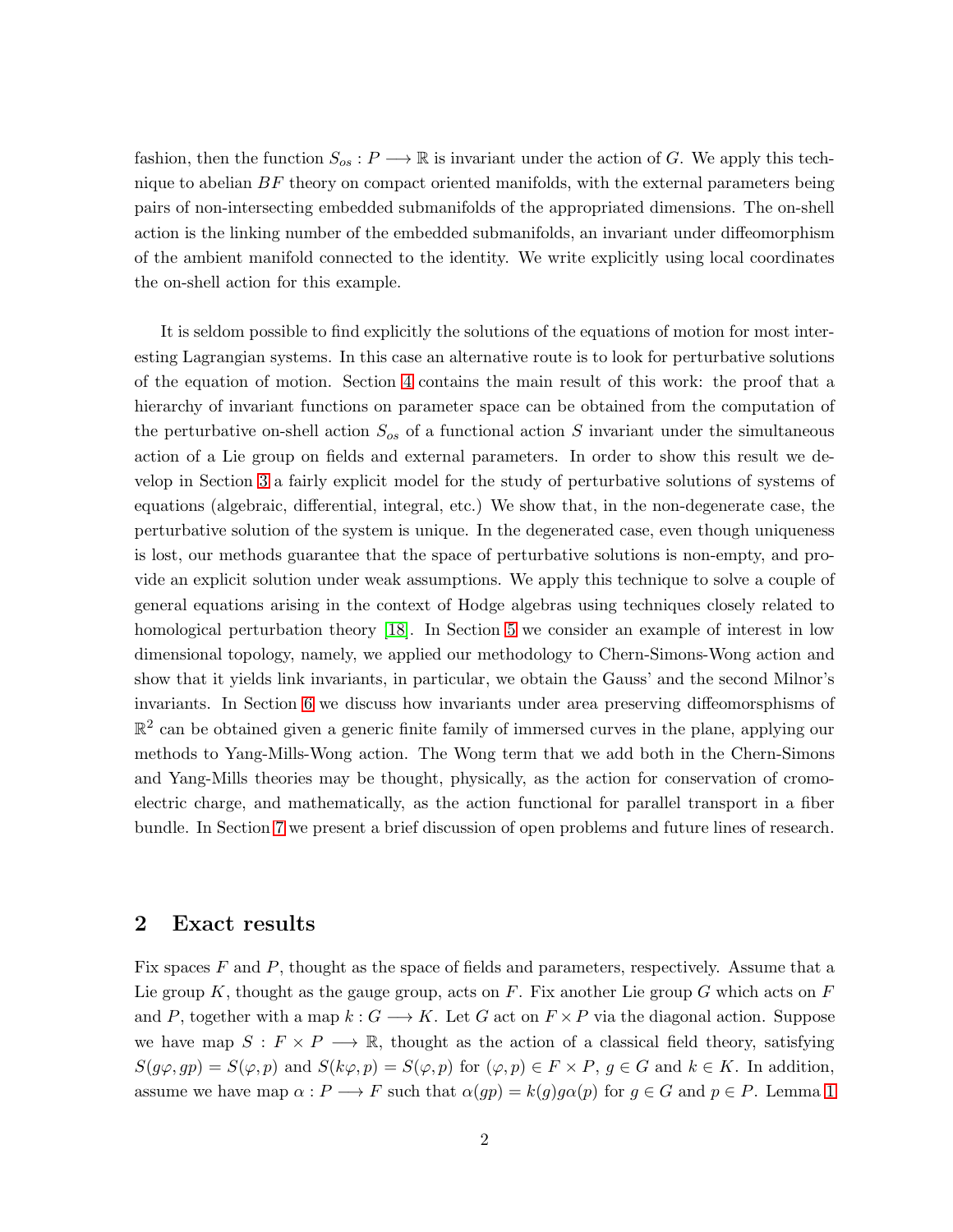below explains how one can get a G-invariant function on P from this data.

<span id="page-2-0"></span>**Lemma 1.** The map  $S_{\alpha}: P \longrightarrow \mathbb{R}$  given by  $S_{\alpha}(p) = S(\alpha(p), p)$  is G-invariant.

Indeed for  $g \in G$  and  $p \in P$  we have that:

$$
S_{\alpha}(gp) = S(\alpha(gp), gp) = S(k(g)g\alpha(p), gp) = S(g\alpha(p), p) = S(\alpha(p), p) = S_{\alpha}(p).
$$

A fundamental question thus arises in this context: how can one obtain such a map  $\alpha$ ? We are going to show via examples that it is often possible to find a map  $\alpha$  with the required properties by solving the equation of motion, i.e. finding for each  $p \in P$  a solution  $\varphi(p)$  of the equation

$$
\frac{\partial S}{\partial \varphi}(\varphi(p), p) = 0.
$$

Thus we are going to show that the so-called on-shell action  $S_{os}(p) = S(\varphi(p), p)$  is a G-invariant function on parameter space.

Let us first consider abelian  $BF$  gauge theory generalizing a construction of [\[24\]](#page-18-1). Let M be a compact oriented manifold of dimension n and fix  $1 \leq p \leq n$ . The space of fields is

$$
\Omega^p(M)\oplus\Omega^{n-p-1}(M)
$$

where  $\Omega^{i}(M)$  denotes the space of differential *i*-forms on M. Let  $BE(M, i)$  be the space of bounding embedded *i*-dimensional submanifolds of  $M$ , i.e.

 $BE(M, i) = \{\gamma \mid \gamma : \Sigma \to M \text{ bounding embedding}, \Sigma \text{ a compact oriented } i\text{-manifold }\}/\sim.$ 

An embedding  $\gamma : \Sigma \longrightarrow M$  is bounding if there exists embedding  $\delta : \Delta \longrightarrow M$ , where  $\Delta$  is an oriented manifold with boundaries such that  $\partial(\Delta) = \Sigma$  and  $\delta|_{\Sigma} = \gamma$ . Embeddings  $\gamma_1 : \Sigma_1 \longrightarrow M$ and  $\gamma_2 : \Sigma_2 \longrightarrow M$  are  $\sim$  equivalent if there exists an orientation preserving diffeomorphism  $\phi : \Sigma_1 \longrightarrow \Sigma_2$  such that  $\gamma_1 = \phi \circ \gamma_2$ . The space of parameters is  $BE(M, p) \times BE(M, n-p-1)$ and the action functional

$$
S: (\Omega^p(M) \oplus \Omega^{n-p-1}(M)) \times BE(M, p) \times BE(M, n-p-1) \longrightarrow \mathbb{R}
$$

is a BF theory couple to external parameters given by

$$
-S(A_1, A_2, \gamma_1, \gamma_2) = \int_M A_1 \wedge dA_2 + \int_{\Sigma_1} \gamma_1^* A_1 + \int_{\Sigma_2} \gamma_2^* A_2,
$$

for  $(A_1, A_2, \gamma_1, \gamma_2) \in (\Omega^p(M) \oplus \Omega^{n-p-1}(M)) \times BE(M, p) \times BE(M, n-p-1)$ . The action S is invariant under gauge transformations  $A_1 \to A_1 + df_1$ ,  $A_2 \to A_2 + df_2$ , where  $f_1 \in \Omega^{p-1}(M)$ and  $f_2 \in \Omega^{n-p-2}(M)$ . Let  $A(M)$  be the infinite dimensional Lie group of automorphisms of M connected to the identity;  $A(M)$  acts on forms and embedded submanifolds by pull back and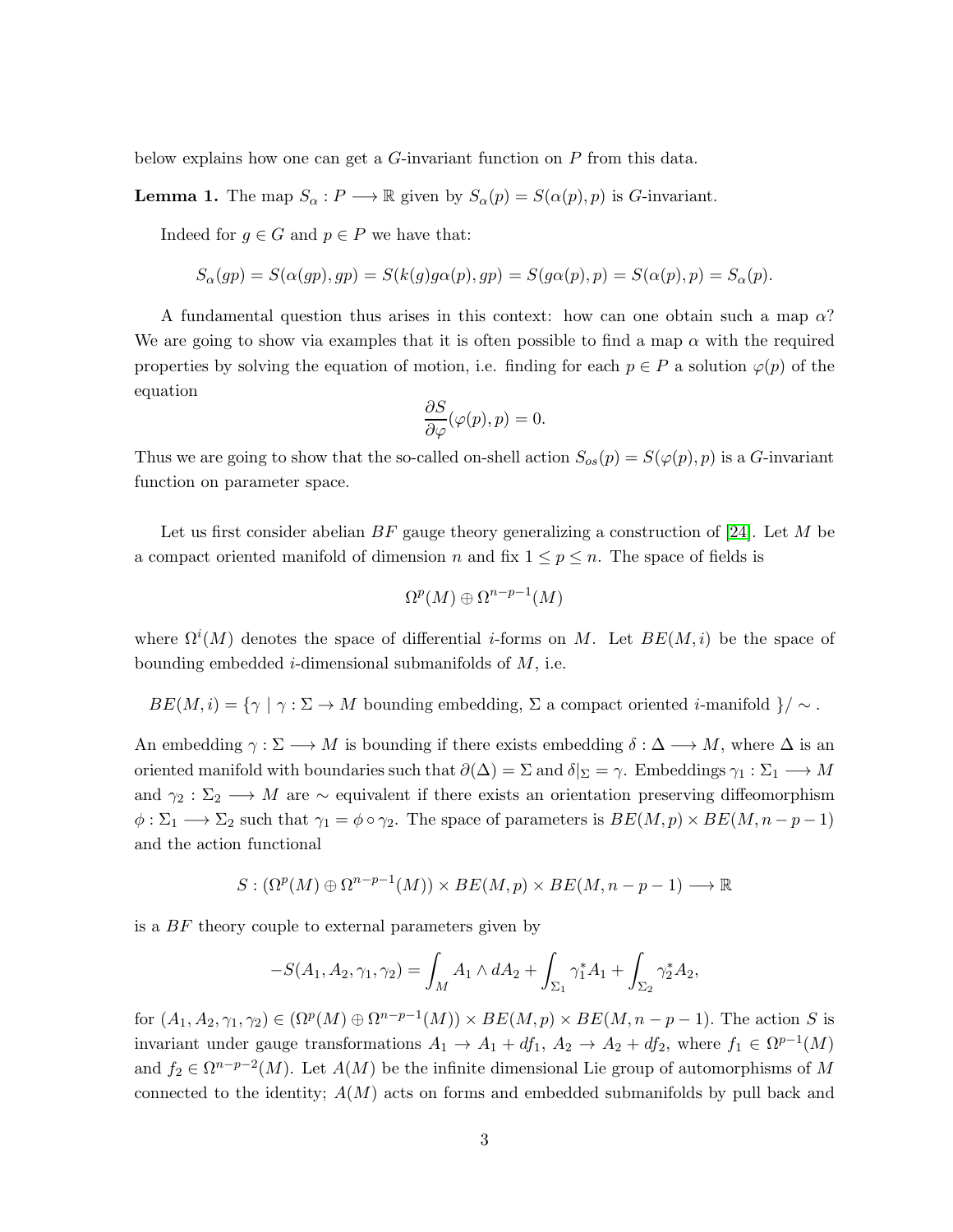push forward, respectively. S is manifestly  $A(M)$ -invariant since it is metric-independent.

Recall [\[17\]](#page-18-2) that the Poincaré dual form  $P(\gamma) \in \Omega^{n-p}(M)$  of an embedding  $\gamma : \Sigma \longrightarrow M$  is uniquely determined, modulo de addition of an exact form, by demanding that

$$
\int_{\Sigma} \gamma^* A = \int_M P(\gamma) \wedge A
$$

for  $A \in \Omega^p(M)$ . Poincaré dual forms have the following properties: if  $\gamma : \Sigma \longrightarrow M$  is the boundary of  $\delta : \Delta \longrightarrow M$ , then  $d(P(\Delta)) = P(\Sigma)$ ; if  $\phi : M \longrightarrow M$  is a diffeomorphism, then  $P(\phi^{-1} \circ \gamma) = \phi^* P(\gamma)$ . Poincaré dual forms, among many other things, are useful to compute the linking number  $lk(\gamma_1, \gamma_1)$  of embedded bounding submanifolds  $\gamma_1 : \Sigma_1 \longrightarrow M$  and  $\gamma_2 : \Sigma_2 \longrightarrow M$  of dimension p and  $n - p - 1$ , respectively, as follows:

$$
lk(\gamma_1, \gamma_2) = \int_M P(\Sigma_1) \wedge P(\Delta_2)
$$

where  $\delta_2 : \Delta_2 \longrightarrow M$  is such that  $\partial(\Delta_2) = \Sigma_2$  and  $\partial(\delta_2) = \gamma_2$ . Using Poincaré dual forms the action S may be written as:

$$
-S(A_1, A_2, \gamma_1, \gamma_2) = \int_M A_1 \wedge dA_2 + \int_M P(\Sigma_1) \wedge A_1 + \int_M P(\Sigma_2) \wedge A_2.
$$

Varying S with respect to  $A_1$  and  $A_2$  we obtain the equations of motion

$$
dA_1 = (-1)^p P(\Sigma_2)
$$
 and  $dA_2 = (-1)^{p(n-p)+1} P(\Sigma_1)$ .

Thus the on-shell action  $-S_{os}(A_1, A_2, \gamma_1, \gamma_2)$  is given by

$$
\int_M P(\Sigma_2) \wedge A_2 = \int_{\Sigma_2} \gamma_2^* A_2 = \int_{\partial(\Delta_2)} \gamma_2^* A_2 = \int_{\Delta_2} \gamma_2^* (dA_2) = \int_M P(\Sigma_1) \wedge P(\Delta_2).
$$

We have shown that the on-shell action is given by

$$
-S_{os}(\gamma_1, \gamma_2) = \int_M P(\Sigma_1) \wedge P(\Delta_2).
$$

From this expression it is clear that the on-shell action  $S_{os}$  is an  $A(M)$ -invariant function on  $BE(M, p) \times BE(M, n-p-1)$ , indeed  $S_{os}(\gamma_1, \gamma_2)$  computes the linking number of the embedded submanifolds  $\gamma_1, \gamma_2$ . Let us consider the case where  $M = \mathbb{R}^n$  and use coordinates  $(x_1, x_2, ..., x_n)$ to write the solution of the equations of motion and the on-shell action. The Poincaré dual form  $P(\gamma) = P(\gamma)_{\mu} dx_{\mu}$  of an embedded p-manifold  $\gamma : \Sigma \longrightarrow \mathbb{R}^n$  is given by

$$
P(\gamma)_{\mu}(x) = \varepsilon_{\mu,\nu} \int_{\Sigma} \gamma^*(dx^{\nu}) \delta^n(x - \gamma(a)),
$$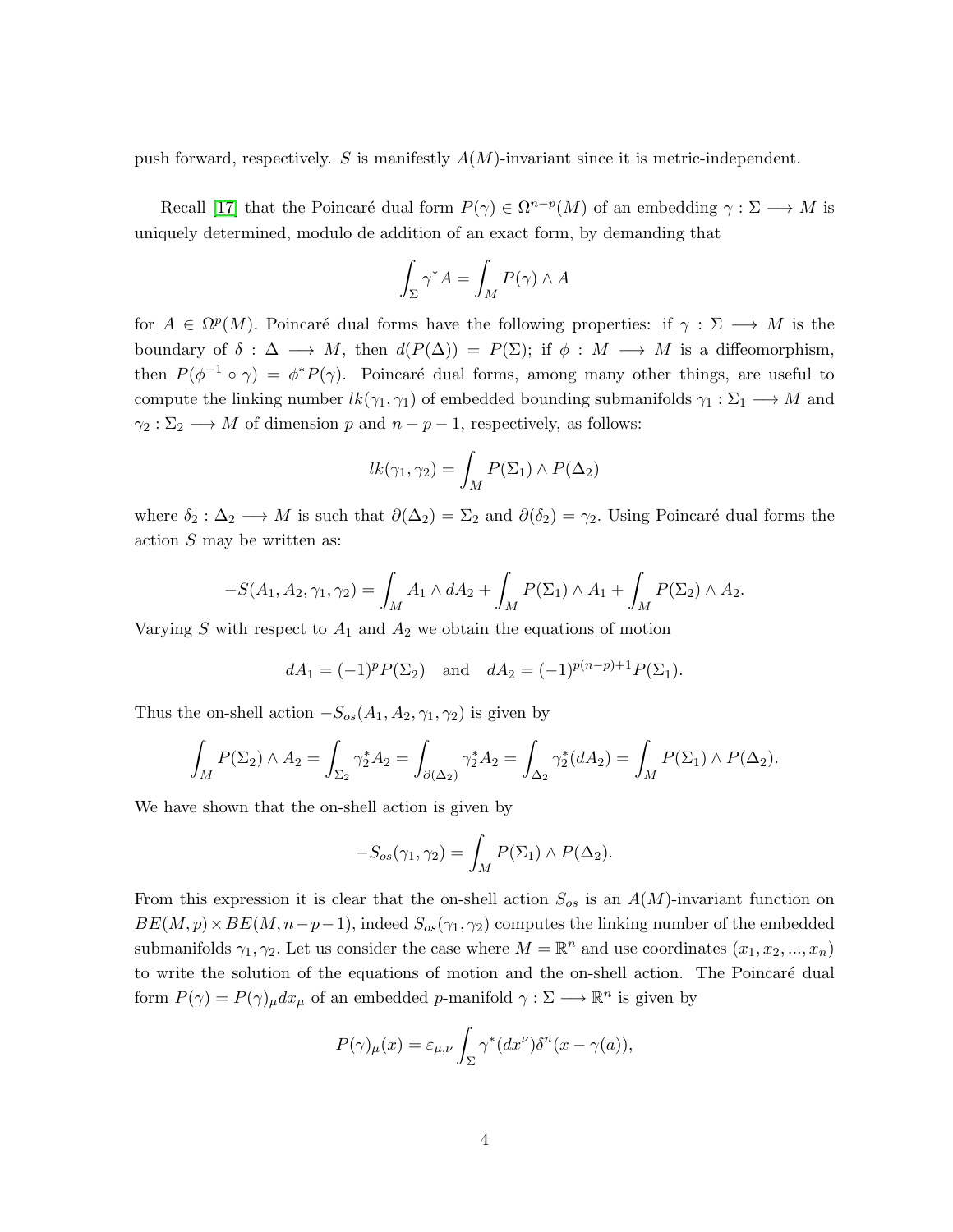where  $a \in \Sigma$ ,  $\delta^{n}(x - \gamma(a))$  is the *n*-dimensional Dirac's delta function centered at  $\gamma(a)$ , and for  $\mu = (\mu_1, ..., \mu_p)$  we set  $dx^{\mu} = dx^{\mu_1} \wedge ... \wedge dx^{\mu_n}$ . The solution  $A_{\gamma} = A_{\gamma,\mu} dx^{\mu}$  of the equations of motion is given by

$$
A_{\gamma,\mu}(x) = \int_{R^n} dy^n \epsilon_{\mu c\nu} \frac{(x-y)^{\mu c}}{|x-y|^n} P(\gamma_2)_{\nu}(y),
$$

where  $|x| = \sqrt{x_1^2 + x_2^2 + ... + x_n^2}$  and  $\epsilon_{\mu c\nu} = \epsilon_{\mu_1\mu_2...\mu_p c\nu_1...\nu_{n-p-1}}$  is the completely antisymmetric symbol in *n*-dimensions. Using the expression above for both  $A_1$  and  $A_2$ , we obtain explicitly the on-shell action  $S_{os}$ , i.e., the linking number of the embeddings  $\gamma_1$  and  $\gamma_2$ :

$$
S_{os}(\gamma_1, \gamma_2) = \int_{\gamma_1} \int_{\gamma_2} \epsilon_{\mu c \nu} \gamma_1^* (dx^{\mu}) \gamma_2^* (dx^{\nu}) \frac{(\gamma_1(a) - \gamma_1(b))^c}{|\gamma_1(a) - \gamma_1(b)|^n}.
$$

For  $n = 3$ ,  $p = 1$ ,  $\gamma_1$  and  $\gamma_2$  are actually closed curves in  $\mathbb{R}^3$  and the on-shell action  $S_{os}(\gamma_1, \gamma_2)$  is the Gauss' linking number. We may also be consider the case  $n = 1$ ,  $p = 0$ , indeed let us consider a slightly generalized action. The space of fields  $C^{\infty}(\mathbb{R})^n$  consists of ntuples  $(f_1, ..., f_n)$  of piecewise smooth functions on the real line R. The manifold of parameters  $C_n(\mathbb{R}) = \{(x_1, ..., x_n) \in \mathbb{R}^n \mid x_i \neq x_j \text{ for } i \neq j\}$  is the space of configurations of n distinguishable points on the real line. Configuration space and its compactification are studied in [\[1,](#page-17-0) [8\]](#page-17-1). The action  $S: C^{\infty}(\mathbb{R})^{\times n} \times C_n(\mathbb{R}) \longrightarrow \mathbb{R}$  given by

$$
S(f_1, ..., f_n; x_1, ..., x_n) = \sum_{i < j} \int_{\mathbb{R}} f_i(x) f'_j(x) dx - \sum_i f_i(x_i)
$$

is invariant under under the natural action of the group  $A(\mathbb{R})$  of orientation preserving diffeomorphisms of R. The equations of motion are  $-\sum_{j, where  $\delta_x$  is the delta$ function concentrated in x and  $1 \leq i \leq n$ . Integrating we get  $-\sum_{j, where$  $\theta_x$  denotes the Heaviside theta function with jump at x. Thus the equation of motion is  $Af = \theta$ , where A is the  $n \times n$  matrix given  $A_{i,j} = sg(j-i)$ ,  $f = (f_1, ..., f_n)$  and  $\theta = (\theta_{x_1}, ..., \theta_{x_n})$ . One can check that  $f = B\theta$  where  $B_{i,j} = (-1)^{|i-j|}$  and that the on-shell action  $S_{os}: C_n(\mathbb{R}) \longrightarrow \mathbb{R}$ is given by

$$
S_{os}(x_1, ..., x_n) = \sum_{i < j, k, s} (-1)^{|i - k| + |j - s|} \theta_{x_s}(x_k).
$$

Notice that  $S_{os}(x_1, ..., x_n)$  is indeed an  $A(\mathbb{R})$ -invariant function on configuration space as it should according to Lemma [1.](#page-2-0)

#### <span id="page-4-0"></span>3 Perturbative solutions

Suppose one is interested in finding solutions of an equation of the form  $O(\varphi) = \psi$ , where V is a vector space,  $O: V \longrightarrow V$  is a non-necessarily linear map,  $\psi$  is an element of V, and  $\varphi$  is the unknown. We are actually going to work perturbatively, so we may as well start with a map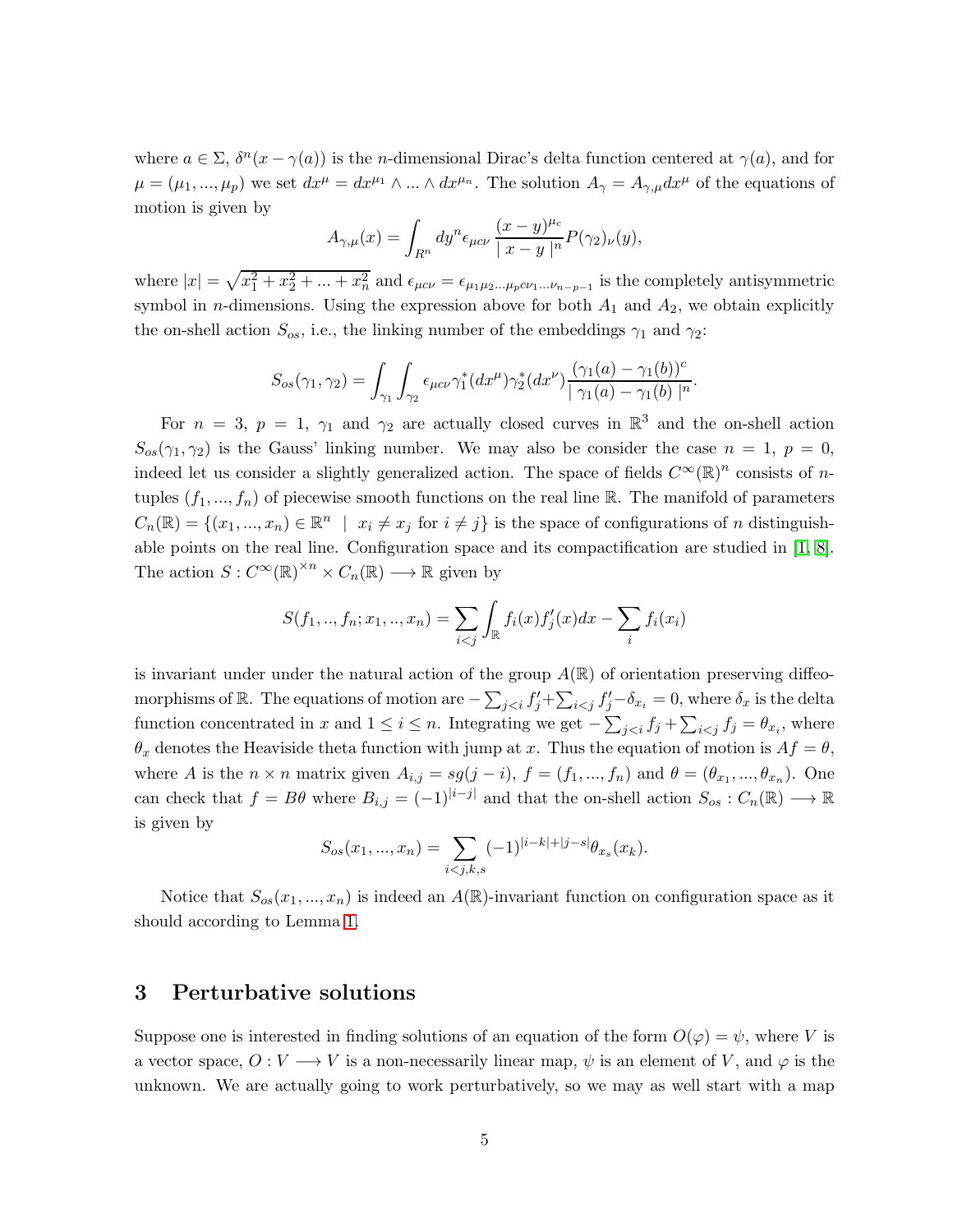$O: V \longrightarrow V[[\lambda]],$  thus  $O = \sum_{n=0}^{\infty} O_n \lambda^n$  where  $O_n: V \longrightarrow V$  is a non-necessarily linear map. Assume that each  $O_n$  admits a globally converging Taylor expansion

$$
O_n = \sum_{k=1}^{\infty} O_{n,k}(\varphi, ..., \varphi),
$$

where  $O_{n,k}: V^{\otimes k} \longrightarrow V$  is a multilinear operator and  $O_{n,1} = 0$  for  $n \geq 1$ . Finding solutions of the equation  $\sum_{n=0}^{\infty} O_n \lambda^n = \psi$  is a notoriously difficult problem, and no general answer should be expected. Remarkably, it can be treated perturbatively as follows: performing the substitutions  $\varphi \to \lambda \varphi$  and  $\psi \to \lambda \psi$ , the equation  $\sum_{n=0}^{\infty} O_n \lambda^n = \psi$  becomes

$$
\sum_{n\geq 0,k\geq 1}O_{n,k}(\varphi,...,\varphi)\lambda^{n+k-1}=\psi.
$$

Making the expansion  $\varphi = \sum_{i=0} \varphi_i \lambda^i$  transforms the equation above, a system of non-linear equations, into a system of infinitely many linear equations. Indeed, taking into account the powers of  $\lambda$  we get a zero order equation:

<span id="page-5-1"></span>
$$
O_{0,1}(\varphi_0) = \psi,\tag{1}
$$

and for  $n \geq 1$  we get higher order equations:

$$
\sum_{m,k,i_1,...,i_k} O_{m,k}(\varphi_{i_1},...,\varphi_{i_k}) = 0,
$$

where the sum runs over non-negative integers  $m, k, i_1, ..., i_k$  such that  $n = m + \sum_{s=1}^{k} i_s + k - 1$ . The equation above may be written in the suggestive form

<span id="page-5-0"></span>
$$
O_{0,1}(\varphi_n) = -\sum_{m,k,i_1,\dots,i_k} O_{m,k}(\varphi_{i_1},\dots,\varphi_{i_k}),
$$
\n(2)

where  $m \ge 0$ ,  $k \ge 2$  and  $n = m + \sum_{s=1}^{k} i_s + k - 1$ . Thus necessarily integers  $i_1, ..., i_k$  are strictly less than n, and if  $O_{0,1}$  is invertible then [\(2\)](#page-5-0) uniquely determines  $\varphi_n$  in terms of  $\varphi_i$  with  $i < n$ .

In order to find  $\varphi_n$  explicitly we need several combinatorial notions [\[5\]](#page-17-2). A directed graph is a triple  $(V, E, (s, t))$  where V and E are finite sets – the set of vertices and edges – and  $(s, t) : E \longrightarrow V \times V$  is a map. A path  $\gamma$  in a graph is a sequence of edges  $e_1, e_2, ..., e_k$  such that  $t(e_i) = s(e_{i+1})$  for  $1 \leq i \leq k-1$ . We say that  $\gamma$  is path from  $s(e_1)$  to  $t(e_k)$ . A rooted tree T is a directed graph with a distinguished vertex  $r$ , called the root, such that for each vertex  $v$ of T there is a unique path in T from v to r. The valence of a vertex v is  $val(v) = |star(v)|$ , where  $star(v) = \{e \in E \mid t(e) = v\}$ . Vertex v is a leave if  $val(v) = 0$ . A vertex that is not a leave is called internal. The set of internal vertices is denoted by  $V_I$  and the set of leaves is denoted by  $V_L$ . The root of a tree is an internal vertex, except in the case of the tree  $\bullet$  whose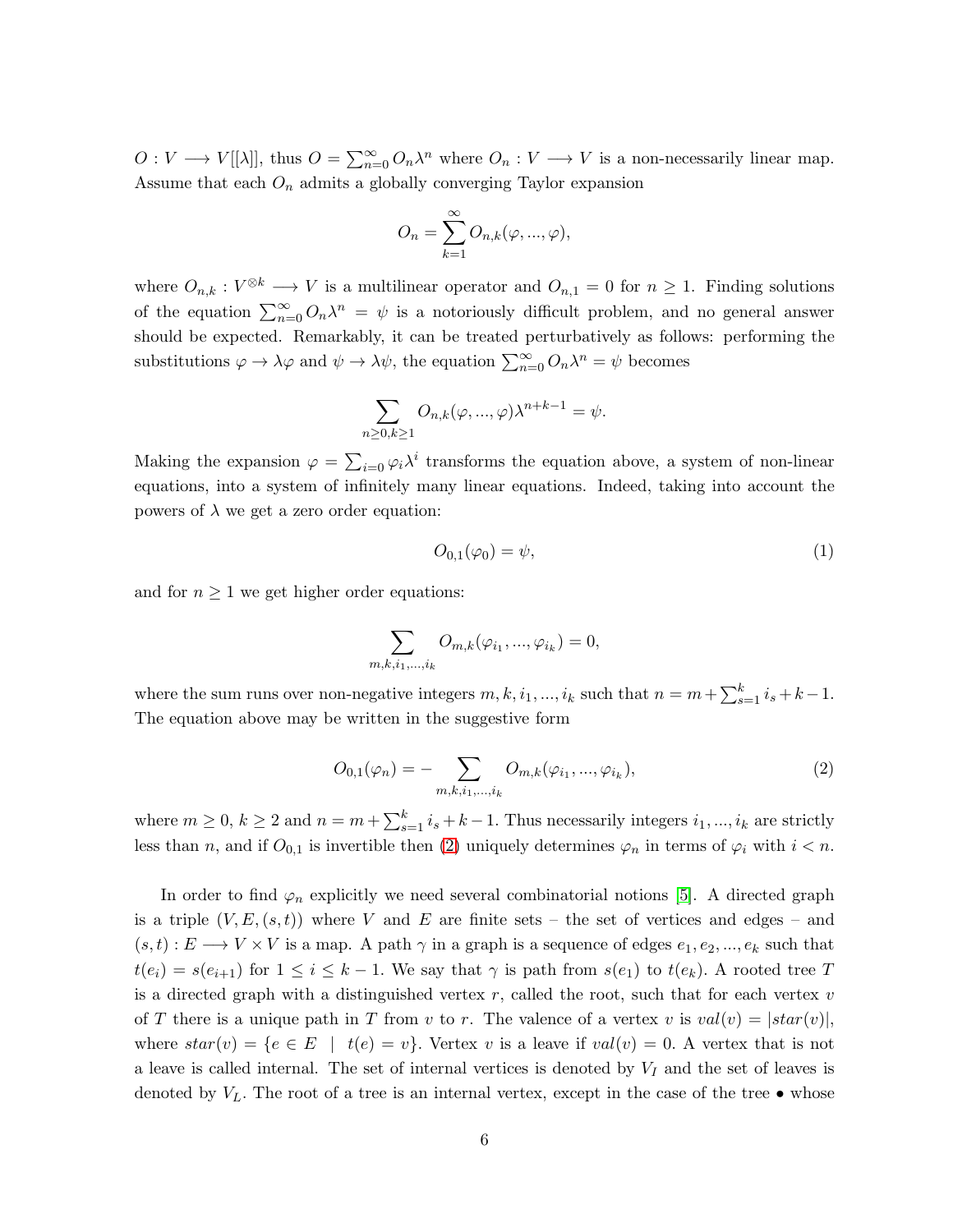unique vertex is the root. A tree together with a linear order on  $star(v)$ , for each internal vertex v is called planar. A labelled planar rooted tree is a pair  $(T, l)$  where T is a planar rooted tree and  $l: V_I(T) \longrightarrow \mathbb{N}$  is a map, called the labelling of T. Consider the category whose objects are labelled planar rooted trees. A morphisms is a pair  $(f, g)$  where  $f: V_{T_1} \longrightarrow V_{T_2}$  and  $g: E_{T_1} \longrightarrow E_{T_2}$  are maps such that  $(s_2, t_2) \circ g = (f, f) \circ (s_1, t_1)$ ; moreover we demand the pair  $(f, g)$  preserves both the label and the linear ordering on  $star(v)$  for each internal vertex v.

**Definition 2.** For  $n \geq 1$  let  $T_n$  be the set of isomorphism classes of labelled planar rooted trees T such that:  $val(v) \ge 2$  for  $v \in V_I$  and  $\sum_{v \in V_I} (val(v) + l(v)) = n + |V_I|$ .

A labelled planar rooted tree T is uniquely constructed by joining planar subtrees  $T_1, ..., T_k$ ,  $k \geq 2$ , to the root r labelled by l, see Figure [1.](#page-6-0) If T is so constructed we write  $T = (T_1, ..., T_k)_l$ . The following set theoretical identities hold:

$$
V_L(T) = \sqcup_{s=1}^k V_l(T_s)
$$
 and  $V_I(T) - \{r\} = \sqcup_{s=1}^k V_I(T_s)$ .



<span id="page-6-0"></span>Figure 1: Tree  $(T_1, ..., T_k)_l$ .

<span id="page-6-2"></span>**Lemma 3.** Let  $T_s$  belong to  $T_{i_s}$  for  $1 \leq s \leq k$ . Then  $T = (T_1, ..., T_k)_l$  belongs to  $T_n$  for  $n = \sum_{s=1}^{k} i_s + k + l - 1.$ 

Proof. The set theoretical identities above imply that

$$
\sum_{v \in V_I(T)} (val(v) + l(v)) = \sum_{s,v \in V_I(T_s)} (val(v) + l(v)) + val(r_T) + l =
$$
  

$$
\sum_{s=1}^k i_s + \sum_{s=1}^k |V_I(T_s)| + k + l = \sum_{s=1}^k i_s + k + l - 1 + |V_I(T)|.
$$

 $\Box$ 

Next definition assumes that the operator  $O_{0,1}$  is invertible.

<span id="page-6-1"></span>**Definition 4.** For  $T \in T_n$  let  $O_T: V^{\bigotimes |V_L(T)|} \longrightarrow V$  be recursively given by

$$
O_{\bullet} = O_{0,1}^{-1}
$$
 and  $O_{(T_1,...,T_k)_l} = -O_{0,1}^{-1}(O_{l,k}(O_{T_1},...,O_{T_k})).$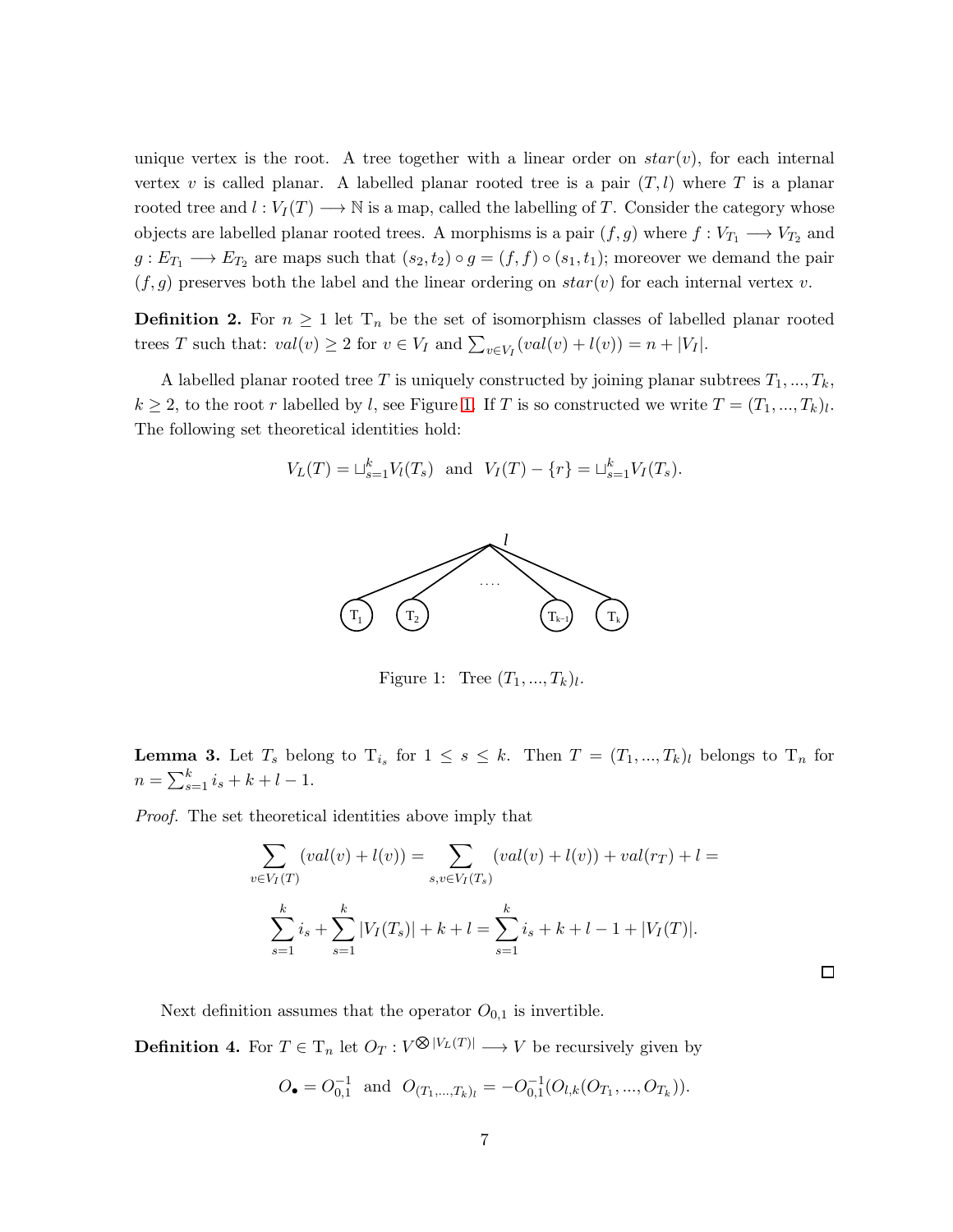<span id="page-7-1"></span>**Proposition 5.** The perturbative solution  $\varphi = \sum_{n=0}^{\infty} \varphi_n \lambda^n$  of equations [\(1\)](#page-5-1) and [\(2\)](#page-5-0) is given by

<span id="page-7-0"></span>
$$
\varphi_n = \sum_{T \in \mathcal{T}_n} O_T(\psi, ..., \psi). \tag{3}
$$

 $\Box$ 

*Proof.* Let  $\varphi_n$  be given by [\(3\)](#page-7-0) then  $O_{0,1}(\varphi_n) = \sum_{T \in \mathcal{T}_n} O_{0,1}(O_T(\psi, ..., \psi))$ . By Definition [4,](#page-6-1) Lemma [3,](#page-6-2) induction and writing  $T = (T_1, ..., T_k)_l$ , the previous sum is equal to

$$
\sum_{n\geq 0,k\geq 2,T_1\in T_{i_1},\ldots,T_k\in T_{i_k}}-O_{n,k}(O_{T_1}(\psi,...,\psi),...,O_{T_k}(\psi,...,\psi))=\sum_{n\geq 0,k\geq 2,i_1,\ldots,i_k}-O_{n,k}(\varphi_{i_1},...,\varphi_{i_k}).
$$

Thus  $\varphi_n$  satisfies the required recursion.

Consider the polynomial equation  $a_n x^n + ... + a_2 x^2 + a_1 x = y$  with  $a_1 \neq 0$ . Instead of looking for an exact expression for  $x$  as a function of  $y$  we look for a perturbative solution, i.e. a solution  $x = \sum_{n=0}^{\infty} x_n \lambda^n$  of the equation  $a_n x^n \lambda^{n-1} + ... + a_2 x^2 \lambda + a_1 x = y$ . Let  $T_n^0$  be the set of isomorphism classes of rooted planar trees with 0 as the label of all internal vertices. Proposition [5](#page-7-1) implies that

$$
x_n = \sum_{T \in \mathcal{T}_n^0} (-1)^{|V_i(T)|} a_1^{-|V(T)|} a_T y^{|V_l(T)|},
$$

where

$$
a_T = \prod_{v \in V_i(T)} a_{val(v)}.
$$

**Corollary 6.**  $x = \sum_{n=0}^{\infty} |T_n^0| \lambda^n$  is the formal solution of  $\sum_{n=2}^{\infty} x^n \lambda^{n-1} - x = -1$ .

Similarly one can check that:

**Corollary 7.**  $x = \sum_{n=0}^{\infty} |T_n| \lambda^n$  is the formal solution of  $\sum_{n,k \geq 2} x^n \lambda^{n+k-1} - x = -1$ .

We say that an operator  $O: V \longrightarrow V$  has a right inverse if there exists an operator  $P: V \longrightarrow V$  such that  $O(P(\varphi)) = \varphi$  for  $\varphi \in O(V)$ . The proof of Proposition [5](#page-7-1) yields the following result.

<span id="page-7-2"></span>**Proposition 8.** Let us assume that  $\psi \in O_1(M)$ ,  $O_{0,1}$  posses a right inverse P, and that  $\sum_{n\geq 0,k\geq 2,i_1,...,i_k} O_{n,k}(\varphi_{i_1},...,\varphi_{i_k}) \in O_1(V)$ , where  $n = m + \sum_{s=1}^k i_s + k - 1$ . A solution of [\(1\)](#page-5-1) and [\(2\)](#page-5-0) is given by  $\varphi_n = \sum_{T \in \mathcal{T}_n} O_T(\psi, ..., \psi)$ , where  $O_{(T_1,...,T_k)_l} = -P(O_{l,k}(O_{T_1},...,O_{T_k}))$ ,  $O_{\bullet} = P$ .

We refer to the conditions of Proposition [8](#page-7-2) as the consistency conditions. To illustrate how Proposition [8](#page-7-2) works we solve perturbatively two general equations arising in Hodge algebras [\[16,](#page-18-3) [22,](#page-18-4) [34\]](#page-19-0). The methods we use to solve these equations resemble the techniques of homological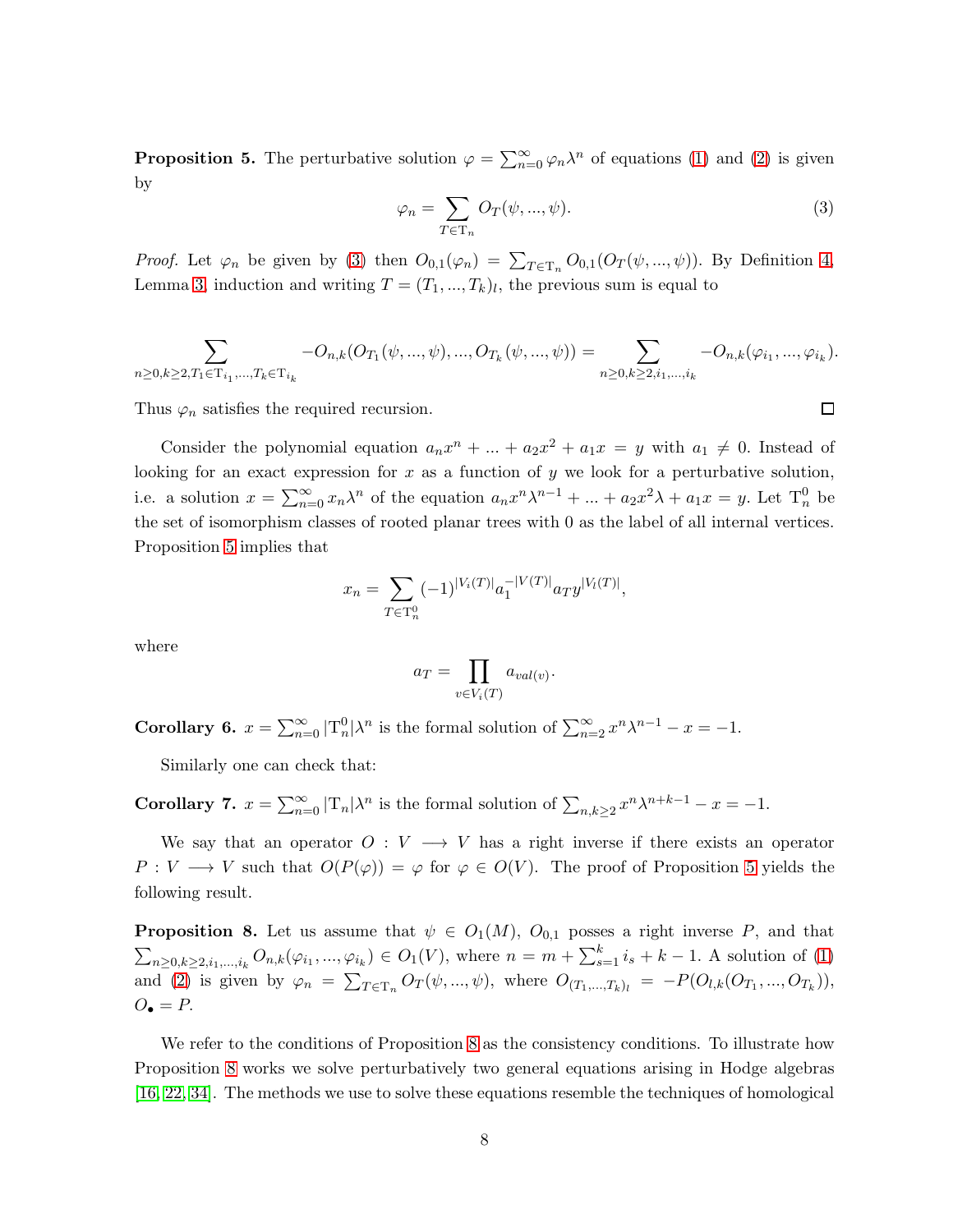perturbation theory [\[18\]](#page-18-0). Let  $(A, d, \langle , \rangle)$  be a Hodge algebra, i.e.  $(A, d)$  is a differential graded algebra,  $\lt$ ,  $\gt$ :  $A \otimes A \longrightarrow \mathbb{R}$  is a graded symmetric non-degenerated bilinear form, and A admits a Hodge decomposition. The adjoint  $d^*$  of d is such that  $\langle da, b \rangle = \langle a, d^*b \rangle$  for  $a, b \in A$ . Let  $\Delta = dd^* + d^*d$  be the Laplace-Beltrami operator. The subspace  $\mathcal{H} \subseteq A$  of harmonic elements is  $\mathcal{H} = Ker(\Delta)$ . There is an orthogonal decomposition  $A = Im(d) \bigoplus Im(d^*) \bigoplus \mathcal{H}$ , and by Hodge theory  $\mathcal{H}^i$  is canonically isomorphic to  $H^i(A) = \frac{Ker(d^i)}{Im(d^{i-1})}$  $\frac{Ker(a)}{Im(d^{i-1})}$ . Also there exists an operator  $Q: A \longrightarrow A$  such that  $I = \Delta Q + \pi_{\mathcal{H}}$ , where  $I: A \longrightarrow A$  is the identity map and  $\pi_{\mathcal{H}}: A \longrightarrow \mathcal{H}$ is the orthogonal projection onto H. Moreover setting  $G = d^*Q$  we get that  $I = Gd + dG + \pi_{\mathcal{H}}$ . We look for a perturbative solution of the equation

<span id="page-8-0"></span>
$$
\Delta(a) + \sum_{n \ge 0, k \ge 2} O_{n,k}(a, ..., a)\lambda^{n+k-1} = b,
$$
\n(4)

where  $O_{n,k}: A^{\otimes k} \longrightarrow A$  is a linear operator of degree  $1-k$ ,  $O_{n,1}=0$  for  $n \geq 1$  and  $b \in A^1$ . If  $\mathcal{H}^1 = 0$ , then  $\Delta Q = I$  on  $A^1$  and the consistency conditions of Proposition [8](#page-7-2) hold.

**Proposition 9.** If  $\mathcal{H}^1 = 0$ , then a perturbative solution  $a = \sum_{n=0}^{\infty} a_n \lambda^n$  of [\(4\)](#page-8-0) is given by  $a_n = \sum_{T \in \mathcal{T}_n} O_T(b, ..., b)$  where  $O_{(T_1, ..., T_k)_l} = -Q(O_{l,k}(O_{T_1}, ..., O_{T_k}))$  and  $O_{\bullet} = Q$ .

Next we look for a perturbative solution of an equation of the form

<span id="page-8-1"></span>
$$
da + \sum_{n \ge 0, k \ge 2} O_{n,k}(a, ..., a)\lambda^{n+k-1} = b,
$$
\n(5)

with  $a \in A^1$ ,  $b \in A^2$ ,  $O_{n,k}$ :  $A^{\otimes k} \to A$  operators of degree  $2-k$ ,  $O_{n,1}=0$  for  $n \ge 1$ , and  $d(b) = 0$ . Assume that the operators  $O_{n,k}$  satisfy the generalized Leibnitz rule

$$
dO_{n,k}(a_1, ..., a_k) = \sum_{i=1}^k (-1)^{\overline{a_1}+...+\overline{a_{i-1}}} O_{n,k}(a_1, ..., d(a_i), ..., a_k),
$$

for homogeneous elements  $a_1, ..., a_k \in A$ , where  $\overline{a}$  denotes de degree of an homogeneous element  $a \in A$ . Moreover, assume that the operator  $O_{n,k}$  satisfy, for  $t \geq 1$ , the quadratic relations for fixed  $n, m, t$ :

<span id="page-8-2"></span>
$$
\sum_{k+l=t+1}\sum_{1\leq i\leq t-l+1}(-1)^{\overline{a_1}+\ldots+\overline{a_{i-1}}}O_{n,k}(a_1,\ldots,O_{m,l}(a_i,\ldots,a_{i+l-1}),\ldots,a_t)=0. \hspace{1cm} (6)
$$

If  $\mathcal{H}^2 \simeq H^2(A) = 0$ , then  $\pi_{\mathcal{H}} = 0$  and  $I = Gd + dG$  on  $A^2$  and thus G is a right inverse of d.

<span id="page-8-3"></span>**Proposition 10.** If  $\mathcal{H}^2 = 0$ , then a perturbative solution of [\(5\)](#page-8-1) is given by  $a = \sum_{n=0}^{\infty} a_n \lambda^n$ where  $a_n = \sum_{T \in \mathcal{T}_n} O_T(b, ..., b)$  and  $O_{(T_1, ..., T_k)_l} = -G(O_{l,k}(O_{T_1}, ..., O_{T_k}))$  and  $O_{\bullet} = G$ .

*Proof.* We have to show that  $\sum_{T \in \mathcal{T}_n} d\widetilde{O}_T(b, ..., b) = 0$ , where  $\widetilde{O}_{(T_1,...,T_k)_l} = -O_{l,k}(O_{T_1}, ..., O_{T_k})$ . Since

$$
d(-O_{l,k}(O_{T_1},...,O_{T_k})) = \sum_{i=1}^k \pm O_{n,k}(O_{T_1},...,dG\widetilde{O}_{T_i},...,O_{T_k}) =
$$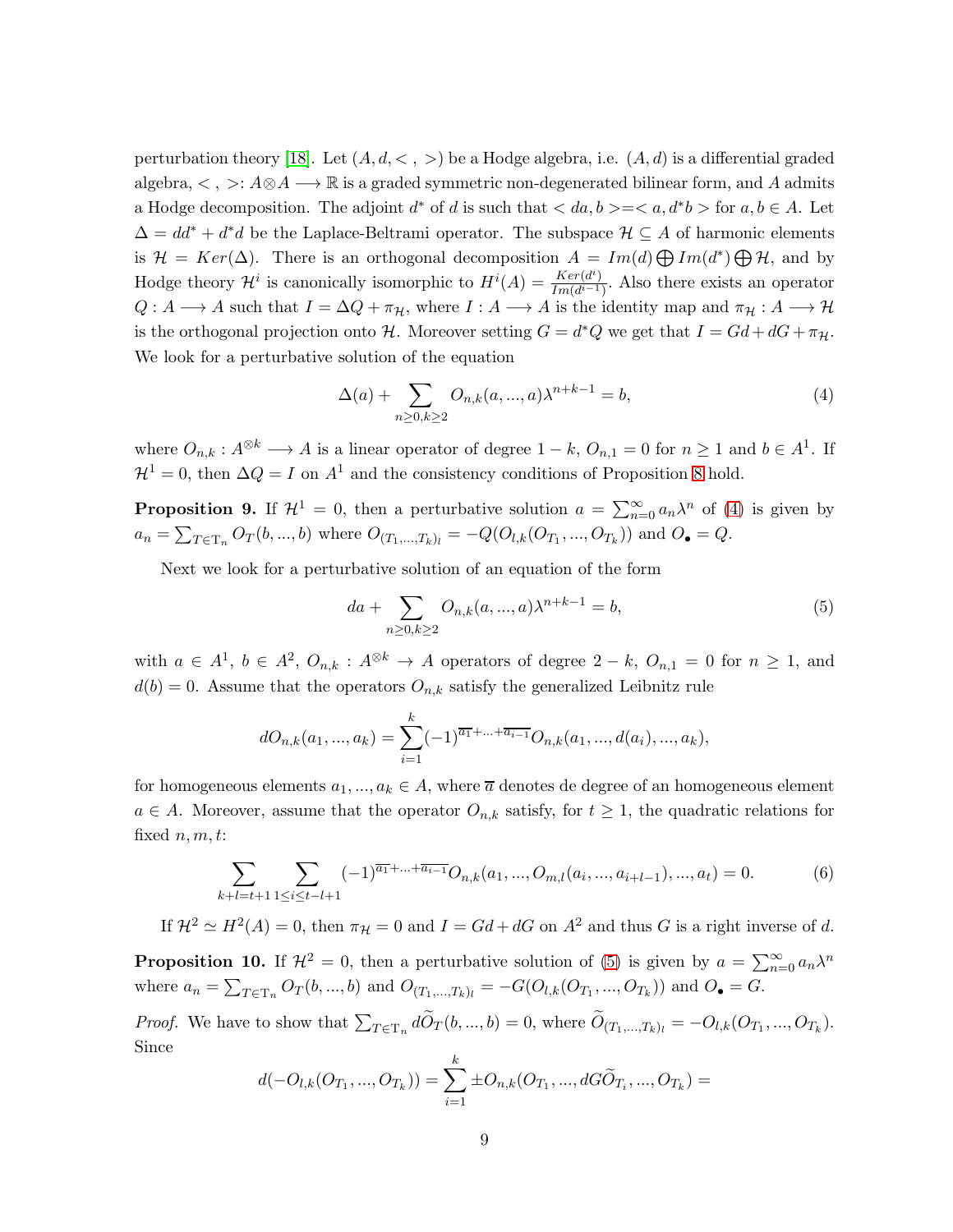$$
\sum_{i=1}^{k} \pm O_{n,k}(O_{T_1},..., \widetilde{O}_{T_i},..., O_{T_k}) \mp O_{n,k}(O_{T_1},...,Gd\widetilde{O}_{T_i},..., O_{T_k}).
$$

Thus  $\sum_{T \in \mathcal{T}_n} d\widetilde{O}_T(b, ..., b)$  equals the sum of two terms; the first one vanishes by [\(6\)](#page-8-2) and the second one by induction.  $\Box$ 

Notice the similarity between the conditions of Proposition [10](#page-8-3) and the axioms defining  $A_{\infty}$ -algebras [\[19,](#page-18-5) [30,](#page-19-1) [31\]](#page-19-2), especially when the operators  $O_{n,k}$  vanish for  $n > 1$ . Indeed our conditions involve a countable family of operators  $O_{n,k}$  satisfying a countable number of quadratic equations. It would be interesting to investigate the operadic and geometric interpretation of the conditions of Proposition [10.](#page-8-3)

#### <span id="page-9-0"></span>4 Perturbative on-shell action

A major difficulty in the process of obtaining invariant functions by evaluating the on-shell action of classical field theories is that one can seldom find explicitly the solutions of the equations of motion. We show in this section that one can get around this problem if we evaluate instead the perturbative on-shell action. An interesting feature of the perturbative approach is that one gets automatically a hierarchy of invariants indexed by the natural numbers. The zero level is obtained by linearization of the equations of motion. Higher order invariants are obtained applying a sophisticated recursive procedure, where each step consists in solving the linear equations of motion with varying non-homogeneous term.

We are ready to discuss the main result of this work. We are going to show that under suitable conditions, made precise below, if we are given an action

$$
S: F \times P \longrightarrow \mathbb{R}[[\lambda]]
$$

then there are infinitely many G-invariant functions  $S_{(n)}: P \longrightarrow \mathbb{R}$  with  $n \geq 0$  that are constructed by evaluating the on-shell action  $S_{os}$  perturbatively. Let us then proceed to state the conditions necessary for this result. First, we assume that we have a group  $G$  which acts via a diagonal action on  $F \times P$ . Second, we assume that the space F of fields is provided with a non-degenerated G-invariant symmetric bilinear form  $\lt$ ,  $\gt: F \otimes F \longrightarrow \mathbb{R}$ . Moreover, we assume that linear operators on F can be written in the form  $\langle \chi, \rangle$  for some  $\chi \in F$ . Expand S in powers of  $\lambda$  as

$$
S(\varphi, p) = \sum_{n=0}^{\infty} S_n(\varphi, p) \lambda^n
$$

and consider the further expansions

$$
S_0(\varphi, p) = \sum_{k=1}^{\infty} \frac{Q_{0,k}(\varphi, ..., \varphi, p)}{k}
$$
 and for  $n \ge 1$  set  $S_n(\varphi, p) = \sum_{k=3}^{\infty} \frac{Q_{n,k}(\varphi, ..., \varphi, p)}{k}$ ,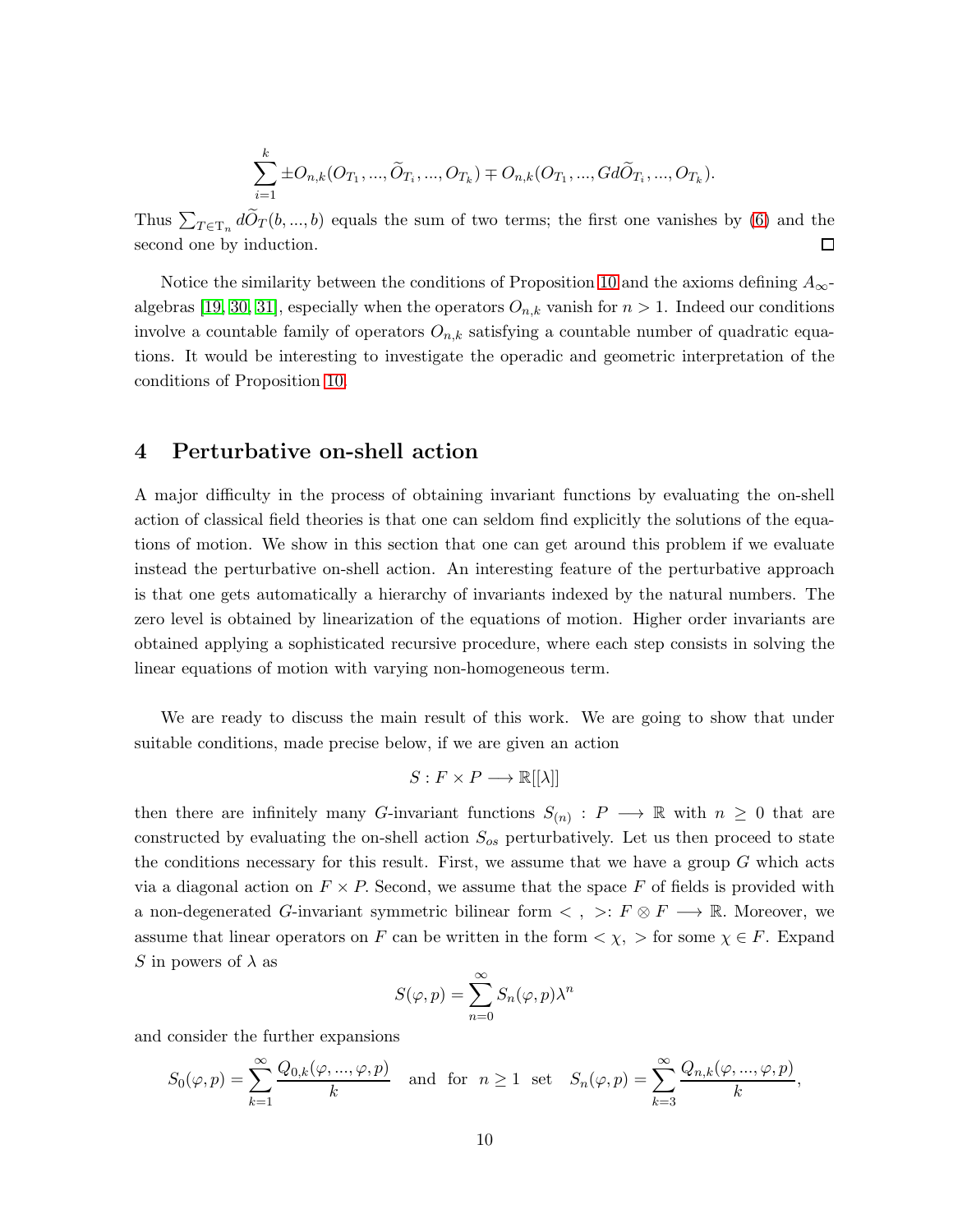where  $Q_{n,k} : F^{\otimes k} \times P \longrightarrow \mathbb{R}$ . Notice that for  $n \geq 1$  the maps  $Q_{n,k}$  are defined for  $k \geq 3$ , this assumption fits nicely with the results of the previous section. Our third assumption is that  $Q_{n,k}(g\varphi, ..., g\varphi, gp) = Q_{n,k}(\varphi, ..., \varphi, p)$  for each  $g \in G$ . By the previous assumptions we can write  $Q_{n,k}(\varphi, ..., \varphi, \psi, p) = \langle O_{n,k-1}(\varphi, ..., \varphi, p), \psi \rangle$  where the maps  $O_{n,k}: F^{\otimes k} \times P \longrightarrow F$  are such that

$$
O_{n,k}(g\varphi, ..., g\varphi, gp) = gO_{n,k}(\varphi, ..., \varphi, p)
$$

for  $g \in G$ . Set also  $Q_{0,1}(\psi, p) = -\langle j(p), \psi \rangle$  where  $j(gp) = gj(p)$  for  $g \in G$ . The Euler-Lagrange equations are determined by the identity

$$
\frac{d}{d\epsilon}S(\varphi+\epsilon\psi)|_{\epsilon=0}=Q_{0,1}(\psi)+Q_{0,2}(\varphi,\psi)+\sum_{n\geq 0,k\geq 3}Q_{n,k}(\varphi,...,\varphi,\psi)\lambda^n.
$$

By the previous assumptions the critical points of S are the solutions of the equation

$$
O_{0,1}(\varphi, p) + \sum_{n \ge 0, k \ge 2} O_{n,k}(\varphi, ..., \varphi, p) \lambda^n = j(p).
$$

Making  $\varphi \longrightarrow \lambda \varphi$ ,  $j \longrightarrow \lambda j$ , the critical points of S are determined by the equation

<span id="page-10-0"></span>
$$
O_{0,1}(\varphi, p) + \sum_{n \ge 0, k \ge 2} O_{n,k}(\varphi, ..., \varphi, p) \lambda^{n+k-1} = j(p).
$$
 (7)

**Proposition 11.** If  $O_1( , p)$  is invertible for each  $p \in P$ , then the perturbative solution  $\varphi(p) = \sum_{n=0}^{\infty} \varphi_n(p) \lambda^n$  of [\(7\)](#page-10-0) is such that  $\varphi(gp) = g\varphi(p)$  for  $g \in G$ .

*Proof.* We show that  $\varphi_n(gp) = g\varphi_n(p)$  for  $g \in G$ . From Proposition [5](#page-7-1) and Lemma [12](#page-10-1) we get

$$
\varphi_n(gp) = \sum_{T \in \mathcal{T}_n} O_T(j(gp), \dots, j(gp), gp) = g \sum_{T \in \mathcal{T}_n} O_T(j(p), \dots, j(p), p) = g \varphi_n(p).
$$

<span id="page-10-1"></span>**Lemma 12.**  $O_T(g\alpha, ..., g\beta, gp) = gO_T(\alpha, ..., \beta, p)$  for  $g \in G$  and  $\alpha, ..., \beta \in F$ .

*Proof.* Assume that  $T = (T_1, ..., T_k)_l$ , then

$$
O_{(T_1,...,T_k)_l}(g\alpha,...,g\beta,gp) = -O_{0,1}^{-1}(O_{l,k}(O_{T_1}(g\alpha,...,g\kappa),...,O_{T_k}(g\tau,...,g\beta),gp),gp),
$$

which by induction is equal to

$$
-gO_{0,1}^{-1}(O_{l,k}(O_{T_1}(\alpha,\ldots,\kappa),...,O_{T_k}(\tau,...,\beta),p),p)=gO_{(T_1,...,T_k)_l}(\alpha,...,\beta,p).
$$

Similarly one can prove the following result.

 $\Box$ 

 $\Box$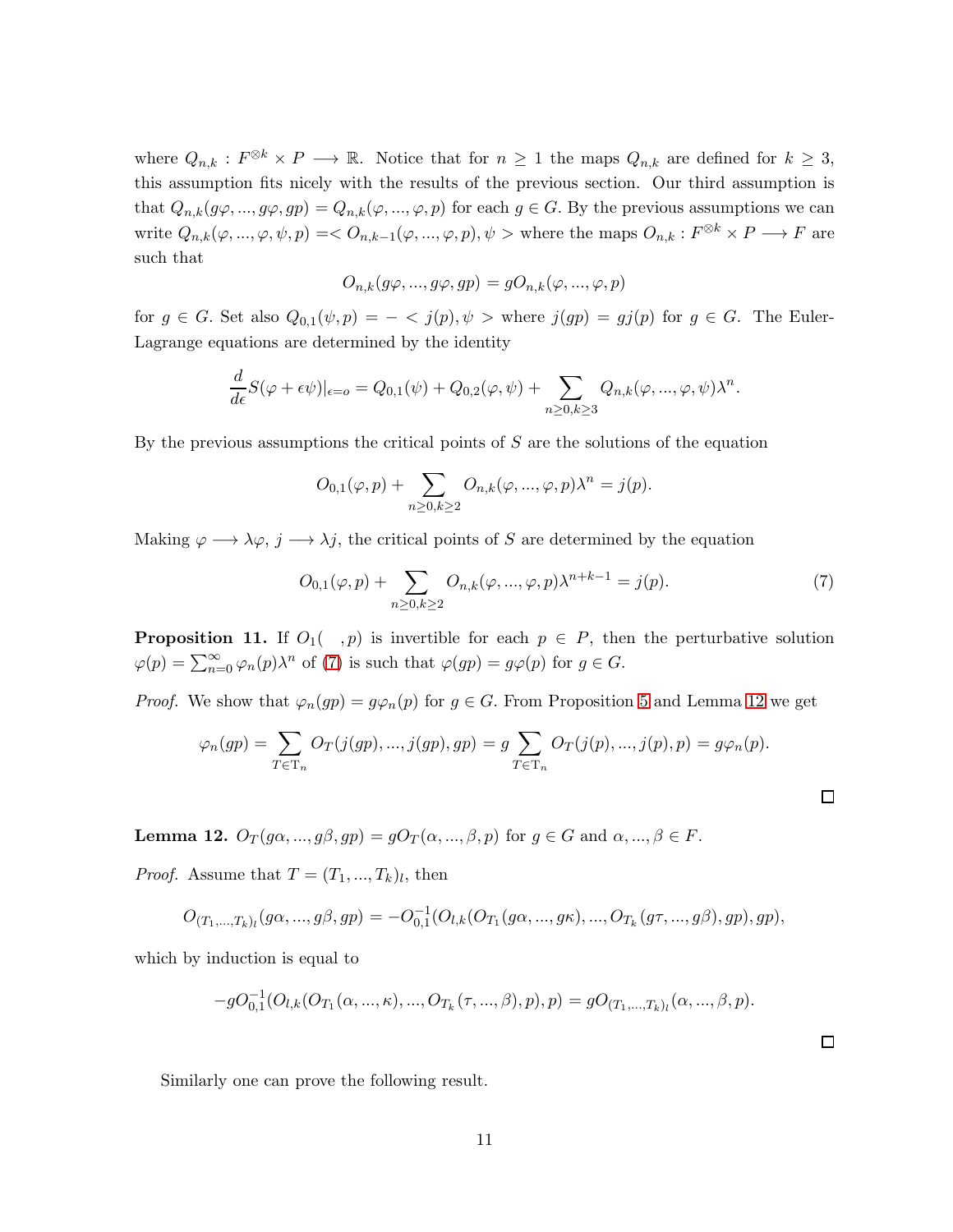<span id="page-11-1"></span>**Proposition 13.** Assume that  $j(p) \in O_1(V, p)$ ,  $O_{0,1}(\tau, p)$  has a right inverse  $P(\tau, p)$  and  $\sum_{n,k\geq 2,i_1,...,i_k} O_{n,k}(\varphi_{i_1},...,\varphi_{i_k},p) \in O_{0,1}(V,p)$  where  $n = m + \sum_{s=1}^k i_s + k - 1$ . The solution  $\varphi_n(p) = \sum_{T \in \mathcal{T}_n} O_T(j, ..., j, p)$  of [\(7\)](#page-10-0) satisfies  $\varphi_n(gp) = \varphi_n(p)$  for  $g \in G$ .

According to Propositions [13](#page-11-1) if  $O_{0,1}(-,p)$  has a right inverse, then  $\varphi(p) = \sum_{n=0}^{\infty} \varphi_n(p) \lambda^n$ given by  $(3)$  is a perturbative solution of  $(7)$ . Plugging this solution in S we obtain that the perturbative on-shell action  $S_{os}: P \longrightarrow \mathbb{R}[[\lambda]]$  which is given by

$$
S_{os}(p) = S(\varphi(p), p) = \sum_{n=0}^{\infty} S_{(n)}(p) \lambda^n.
$$

We proceed to show that the functions  $S(n) : P \longrightarrow \mathbb{R}$  are G-invariant. For  $n \geq 0$  let  $\mathbb{R}_n$ be the set of isomorphisms classes of labelled planar rooted trees  $T$  that can be written as  $T = (T_1, ..., T_k)_l$ , where  $T_s \in T_{i_s}$ ,  $\sum_s i_s + l = n$ , for  $1 \le s \le k$  and  $k \ge 1$  if  $l = 0$ , and  $k \ge 2$  if  $l \geq 1$ .

**Definition 14.** For  $T \in \mathcal{R}_n$  let  $Q_T : F^{\otimes |V_L(T)|} \longrightarrow \mathbb{R}$  be given by

$$
Q_{(T_1,...,T_k)_l} = Q_{l,k}(O_{T_1},...,O_{T_k}).
$$

The proof of the following result is similar to that of Proposition [5.](#page-7-1)

**Proposition 15.**  $S_{(n)}(p) = \sum_{T \in R_n} Q_T(j(p), ..., j(p), p)$  for  $n \ge 0$ .

We are finally ready to state and prove the main result of this paper.

<span id="page-11-2"></span>**Theorem 16.**  $S_{(n)}$ :  $P \longrightarrow \mathbb{R}$  is a *G*-invariant function for  $n \geq 0$ .

*Proof.* If  $p \in P$  and  $q \in G$  then

$$
S_{(n)}(gp) = \sum_{T \in \mathcal{R}_n} Q_T(j(gp), ..., j(gp), gp) = \sum_{T \in \mathcal{R}_n} Q_T(j(p), ..., j(p), p) = S_{(n)}(p).
$$

 $\Box$ 

### <span id="page-11-0"></span>5 Chern-Simons-Wong theory and link invariants

The relation between Chern-Simons theory and link invariants was first study in [\[32\]](#page-19-3) and is by now a solid theory [\[15,](#page-18-6) [20,](#page-18-7) [27,](#page-19-4) [28\]](#page-19-5), studied from a variety of points of view. A common feature of these approaches is that they work at the quantum level. It was proposed in [\[23\]](#page-18-8) that it is possible to construct link invariants from perturbative classical non-abelian Chern-Simons action with an extra term due to Wong [\[4,](#page-17-3) [33\]](#page-19-6). Our desire to understand the mathematical foundations underlying the methodology of [\[23\]](#page-18-8) was the primary motivation for this work. The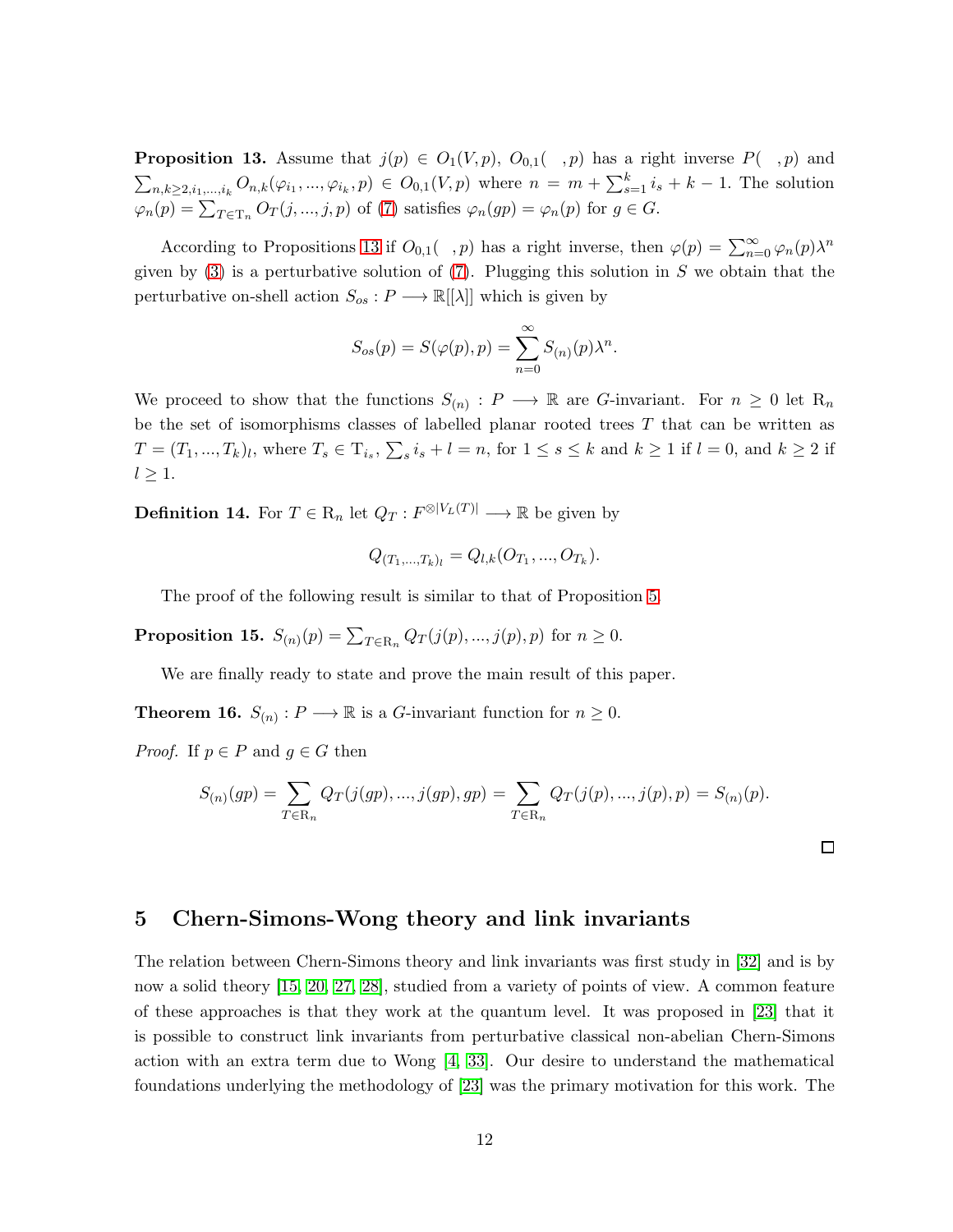results of this section illustrate the full power of Theorem [16,](#page-11-2) which yields a hierarchy of invariant functions starting from functional actions depending equivariantly on external parameters. Let  $S^3$  be the unit 3-sphere and  $\mathfrak g$  be the Lie algebra of a compact semi-simple Lie group G. Fix a symmetric non-degenerated bilinear form  $Tr$  on  $\mathfrak q$  invariant under the adjoint action. The space of fields

$$
(\Omega^1(S^3) \otimes \mathfrak{g}) \times M(S^1, G)^n
$$

consists of tuples  $(a, g_1, ..., g_n)$  where  $a \in \Omega^1(S^3) \otimes \mathfrak{g}$  is a  $\mathfrak{g}\text{-valued 1-form on } S^3$ , and  $g_i : S^1 \longrightarrow G$ is a G-valued map on the unit circle. The space of parameters  $E_n(S^1, S^3)$  consists of *n*-tuples  $(\gamma_1, ..., \gamma_n)$  such that  $\gamma_i : S^1 \longrightarrow S^3$  is a embedded closed curve in  $S^3$ , and the images of the  $\gamma_i$ are mutually disjoint. Physically,  $a$  represents the gauge potential and  $g_i$  the chromo-electric charge of a point-particle undergoing non-abelian interactions. The trajectories in  $S<sup>3</sup>$  of these particles are elements of the parameter space, and we will show that the linking of these particles is tested in the process of computing the perturbative on-shell action.

Let  $A(S^3)$  be the group of automorphisms of  $S^3$  connected to the identity.  $A(S^3)$  acts by pullback on  $\Omega^1(S^3) \otimes \mathfrak{g}$ , trivially on  $M(S^1, G)^n$ , and by push-forward on  $E_n(S^1, S^3)$ . To construct the action functional we introduce some notation. The pullback of a to  $S^1$  via  $\gamma_i: S^1 \longrightarrow S^3$  is denoted by  $a_i(t)$ , where t is the standard coordinate on  $S^1$ . Fix elements  $c_i \in \mathfrak{g}$ and for  $g_i \in M(S^1, G)$  for  $1 \leq i \leq n$ , let the chromo-electric charge be  $c_i(t) = g_i(t)c_i g_i^{-1}(t)$ , for  $t \in S^1$ . The covariant derivative of  $g_i$  along the *i*-th particle is  $D_t g_i = \partial_t g_i + \lambda a_i(t) g_i$ . The action functional is

$$
S(a, g_1, ..., g_n, \gamma_1, ..., \gamma_n) = \int_{\mathbb{R}^3} Tr(a \wedge da + \frac{2}{3} \lambda a^3) + S^{int}(a, g_1, ..., g_n, \gamma_1, ..., \gamma_n),
$$

where

$$
S^{int}(a, g_1, ..., g_n, \gamma_1, ..., \gamma_n) = \sum_{i=1}^n \int_{\gamma_i} dt \, Tr(k_i g_i^{-1}(t) D_t g_i(t))
$$

corresponds to the interaction of n classical Wong particles carrying non-abelian charge  $[4, 33]$  $[4, 33]$ . Chern-Simons action is invariant under the group  $M(S^3, G)$  of gauge transformations connected to the identity. The action of  $u \in M(S^3, G)$  on  $a \in \Omega^1(S^3) \otimes \mathfrak{g}$  is given by  $a^u = u^{-1}au + u^{-1}dt$ . The action  $S^{int}$  is gauge invariant if we set  $c_i^u = c_i$  and  $g_i^u = u^{-1}g_i$ . Non-abelian charges  $c_i(t)$ transform in the adjoint representation  $c_i(t)^u = u(t)^{-1}c_iu(t)$ . With these conventions S is an  $A(S^3)$ -invariant function.

The variation of  $S$  with respect to  $\alpha$  yields the equation

$$
F_a = \frac{1}{2} \sum_{i=1}^n P(\gamma_i, c_i(t)),
$$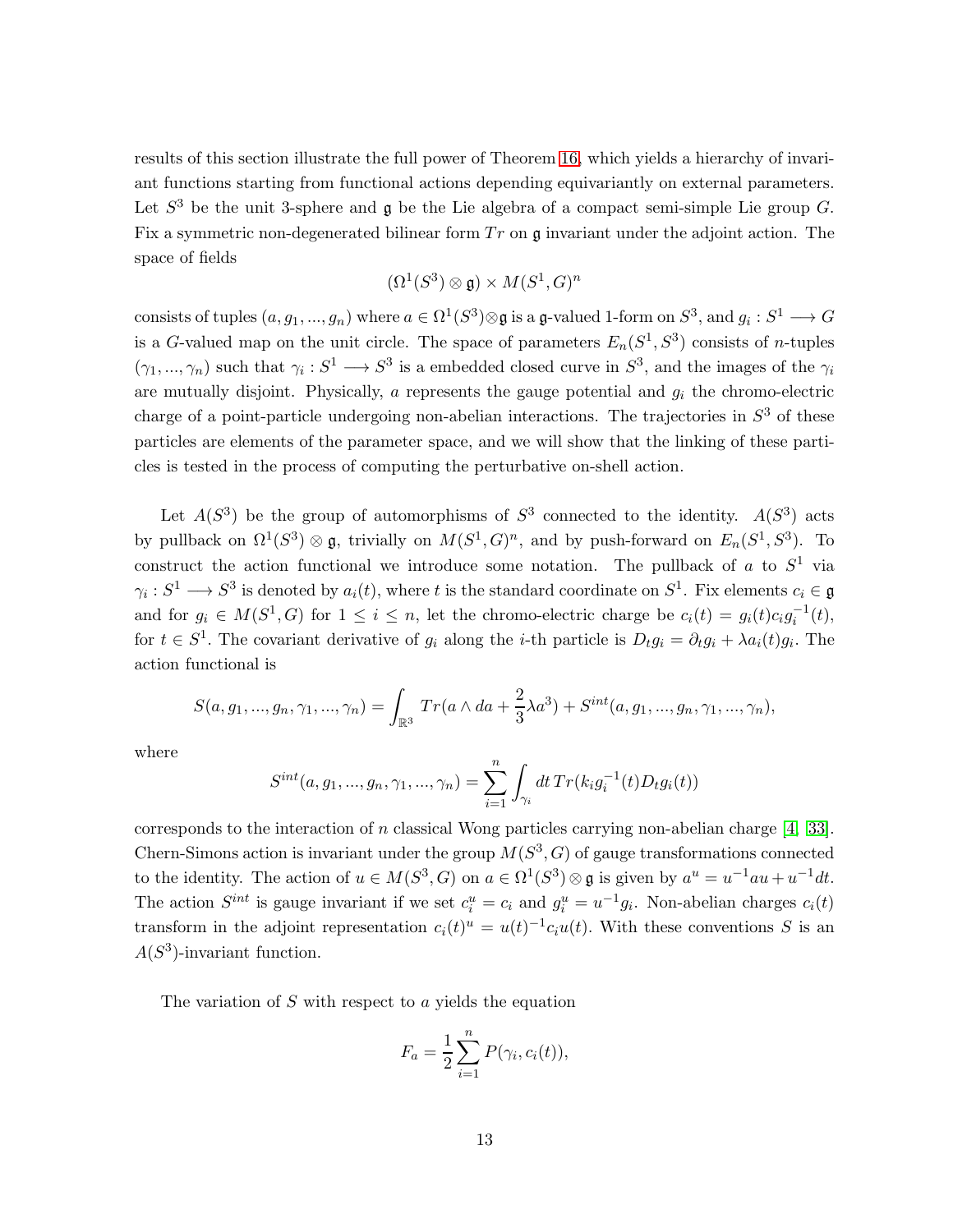where  $F_a = da + \frac{\lambda}{2}$  $\frac{\Delta}{2}[a,a]$  is the curvature of a and  $P(\gamma_i, c_i(t))$  is a Poincaré dual form defined via the identity

$$
\int_{S^3} Tr(P(\gamma_i, c_i(t)) \wedge b_i) = \int_{\gamma_i} Tr(c_i(t)b_i(t))dt.
$$

The variation of S with respect to  $g_i$  yields the equation  $D_t c_i = \dot{c}_i + \lambda [a_i, c_i] = 0$  of conservation of non-abelian charges. Thus  $c_i(t) = u_i(t) c_i u_i^{-1}(t)$ , where  $u_i(t) = P \exp(-\lambda \int_0^t a_i(s) ds)$  is the path ordered exponential of the gauge potential  $a$  along the curve  $\gamma_i$ . According to our general theory the on-shell action may be expanded as

$$
S_{os}(\gamma_1, ..., \gamma_n) = \sum_{m=0}^{\infty} S_{(m)}(\gamma_1, ..., \gamma_n) \lambda^n
$$

where each  $S_{(m)}$  should be an  $A(S^3)$ -invariant function of the link  $(\gamma_1, ..., \gamma_n) \in E_n(S^1, S^3)$ . Using  $g_i(t) = u_i(t)g_i(0)$  one can check that  $S_{os}^{int}(\gamma_1, ..., \gamma_n) = 0$ . Let  $\hat{ }$ :  $\mathfrak{g} \longrightarrow End(\mathfrak{g})$ be the adjoint representation of g given by  $\hat{x}(y) = [x, y]$  for  $x, y \in \mathfrak{g}$ . From the equation  $D_t c_i = \dot{c}_i + \lambda \hat{a}_i(c_i(t)) = 0$  we see that  $c_i(t) = P \exp(-\lambda \int_0^t \hat{a}_i dt) c_i$ , and thus the equation  $F_a = \frac{1}{2}$  $\frac{1}{2} \sum_{i=1}^{n} P(\gamma_i, c_i(t))$  becomes

$$
da = -\frac{\lambda}{2}[a, a] + \frac{1}{2} \sum_{i=1}^{n} P(\gamma_i)c_i + \frac{1}{2} \sum_{m=1}^{\infty} \sum_{i=1}^{n} P(\gamma_i, c_{m,i}(t))c_i\lambda^m,
$$

where

$$
c_{m,i}(t) = \int_{\Delta_{0,t}^m} \bigwedge_{j=1}^m e_{i,j}^*(\widehat{a}), \quad \Delta_{0,m}^t = \{(x_1, x_2, ..., x_m) \mid 0 \le x_j \le t \text{ and } x_j \le x_k \text{ if } j \le k\},\
$$

and the map  $e_{i,j}: \Delta_{0,t}^m \longrightarrow S^3$  is given by  $e_{i,j}(x_1, x_2, ..., x_m) = \gamma_i(x_j)$ .

We look for a perturbative solution  $a = \sum_{p} a_{(p)} \lambda^p$  of the equation of motion. The corresponding recursive system of linear equations is given by  $da_{(0)} = \frac{1}{2}$  $\frac{1}{2} \sum_{i=1}^{n} P(\gamma_i) c_i$ , and for  $p \geq 1$ 

$$
da_{(p)} = -\frac{1}{2} \sum_{s_1+s_2=p-1} [a_{(s_1)}, a_{(s_2)}] + \frac{1}{2} \sum_{m=1}^p \sum_{i=1}^n P(\gamma_i, c_{m,i}(t))c_i,
$$

where

$$
c_{m,i}(t) = \sum_{s_1 + \dots + s_m = p-m} \int_{\Delta_{0,t}^m} \bigwedge_{j=1}^m e_{i,j}^*(\widehat{a}_{(s_j)}).
$$

Similarly the perturbative on-shell action is  $S_{os} = \sum_{m=0}^{\infty} S_{(m)} \lambda^n$  where for  $m \ge 0$  we have

$$
S_{(m)} = \int_{S^3} \sum_{s_1+s_2=p} Tr(a_{(s_1)}da_{(s_2)}) + \frac{2}{3} \int_{S^3} \sum_{s_1+s_2+s_3=p-1} Tr(a_{(s_1)}a_{(s_2)}a_{(s_3)}).
$$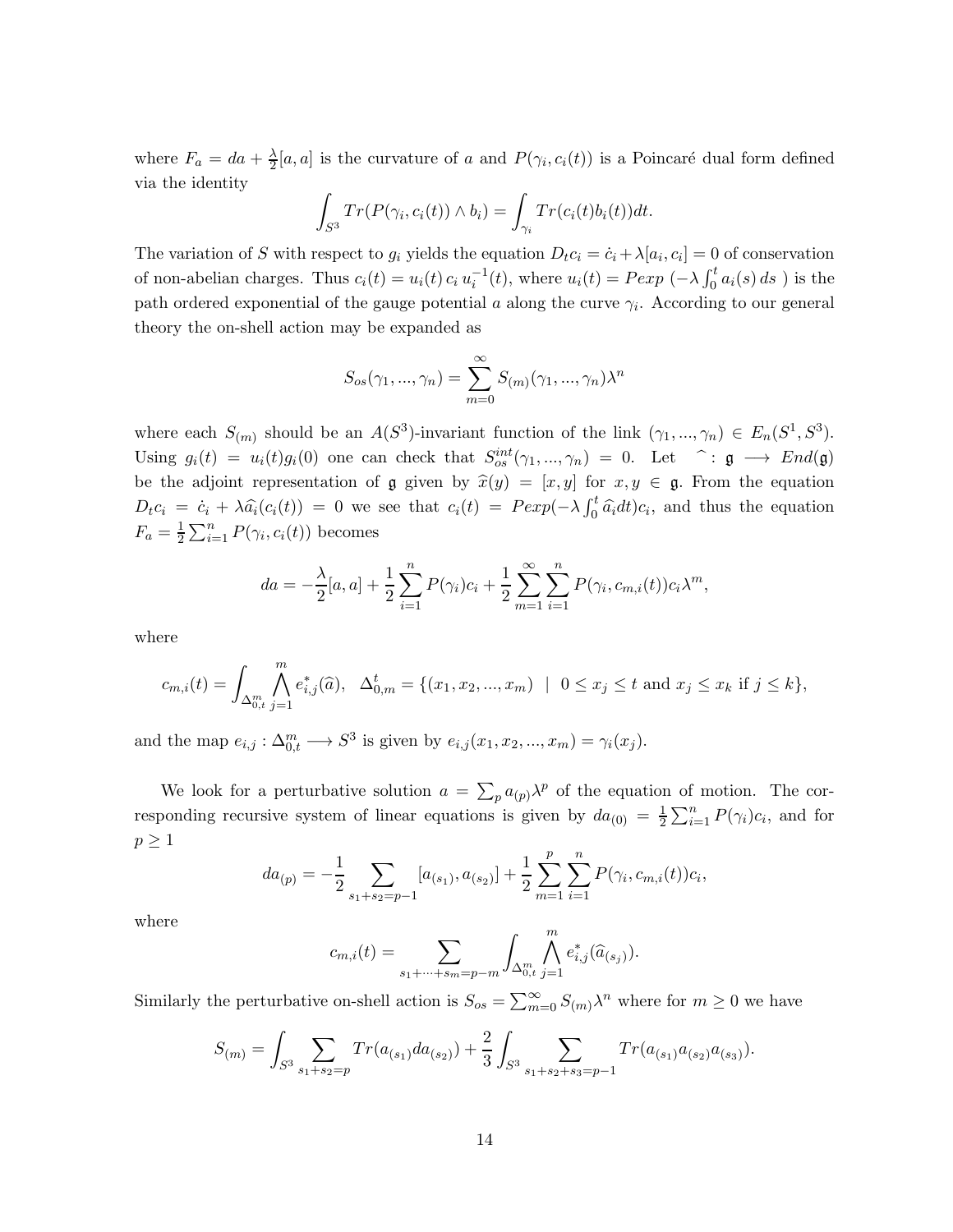Thus  $S_{(0)}$  is given by  $S_{(0)} = \int_{S^3} Tr(a_{(0)}da_{(0)})$ . If  $\Sigma_i : D^1 \longrightarrow M$  is such that  $\partial(\Sigma_i) = \gamma_i$ , i.e.  $\Sigma_i$ a Seifert surface for  $\gamma_i$ , then we have that  $a_{(0)} = \frac{1}{2} \sum_{i=1}^n P(\Sigma_i)c_i$  and we get

$$
S_{(0)} = \frac{1}{4} \sum_{i,j=1} \text{Tr}(c_i c_j) \int_{S^3} P(\Sigma_i) P(\gamma_j) = \frac{1}{4} \sum_{i,j=1} \text{Tr}(c_i c_j) lk(\gamma_i, \gamma_j).
$$

 $S_{(0)}$  is a linear combination of linking numbers, so it is a link invariant as predicted from our general theory. We proceed to compute explicitly  $S_{(1)}$  which is given by

$$
S_{(1)} = \int_{S^3} Tr(2a_{(0)}da_{(1)} + \frac{2}{3}a_{(0)}^3).
$$

We know that  $a_{(0)} = \frac{1}{2}$  $\frac{1}{2} \sum_{i=1}^{n} P(\Sigma_i) c_i$  and

$$
da_{(1)} = -\frac{1}{2}[a_{(0)}, a_{(0)}] + \frac{1}{2}\sum_{i=1}^{n} P(\gamma_i, c_{1,i}(t))c_i,
$$

where  $c_{1,i}(t) = \frac{1}{2} \sum_{i=1}^{n} \int_{\Delta_{0,t}^1} e_{1,j}^* P(\Sigma_i) \hat{c}_i$ . Plugging these identities in the previous expression for  $S_{(1)}$  we obtain

$$
S_{(1)} = -\frac{1}{4} \sum_{i,j,k} Tr(c_i[c_j,c_k]) \left( \frac{1}{3} \int_{S^3} P(\Sigma_i) P(\Sigma_j) P(\Sigma_k) + \int_{\Delta_{0,1}^2} e_{1,j}^* P(\Sigma_k) \wedge e_{2,j}^* P(\Sigma_i) \right).
$$

The first summand in the formula above should be clear. The second summand arises from

$$
\frac{1}{4} \sum_{i,j,k} \int_{S^3} Tr(P(\Sigma_i)c_i P(\gamma_j, \int_{\Delta_{0,t}^1} e_{1,j}^*(P(\Sigma_k)\widehat{c}_k)c_j),
$$

or equivalently

$$
\frac{1}{4} \sum_{i,j,k} Tr(c_i[c_k,c_j]) \int_{S^3} Tr(P(\Sigma_i)) P(\gamma_j, \int_{\Delta_{0,t}^1} e_{1,j}^*(P(\Sigma_k)).
$$

By the defining properties of Poincaré forms and antisymmetry of the Lie bracket, the later expression is equal to

$$
-\frac{1}{4}\sum_{i,j,k}Tr(c_i[c_j,c_k])\int_{\Delta_{0,1}^2}e_{1,j}^*P(\Sigma_k)\wedge e_{2,j}^*P(\Sigma_i)\}.
$$

The formula obtained for  $S_{(1)}$  is a link invariant with a crystal clear geometric meaning: the first summand counts triple intersections of the corresponding Seifert surfaces, the second summand counts pairs of points s, t in the parametrization of loop  $\gamma_i$ , such that  $\gamma_i(s) \in \Sigma_k$  and  $\gamma_i(t) \in \Sigma_j$ . In the computation of  $S_{(1)}$  we make use of the identity

$$
da_{(1)} = -[a_{(0)}, a_{(0)}] + \sum_{i=1}^{n} P(\gamma_i, c_{1,i}(t))c_i,
$$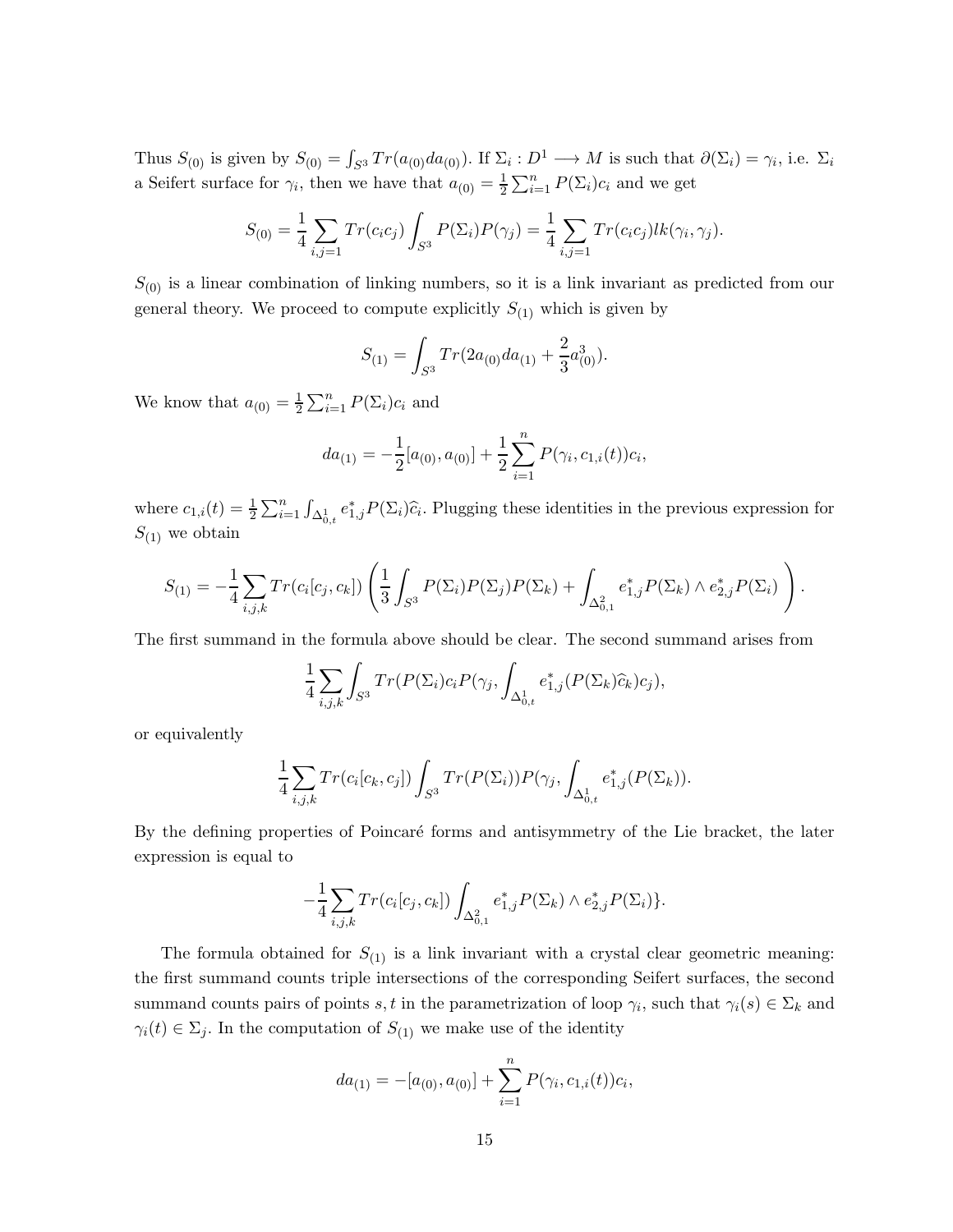thus we assumed that the right hand side of this identity is a closed two-form. This assumption is by no means trivial and does not hold universally. Indeed it imposes a severe restriction on the type of links for which the invariant  $S_{(1)}$  is well-defined: the linking number of each pair of loops in the link must vanish. The Borromean rings is an example of link for which the invariant  $S_{(1)}$  is well-defined and non-vanishing. For a proof of this and other interesting facts regarding the invariant  $S_{(1)}$  the reader may consult [\[23\]](#page-18-8). The reader should notice that  $S_{(1)}$  is the second Milnor's invariant [\[25\]](#page-18-9) for links in  $S^3$ , and thus our method provides an interpretation for that invariant coming from perturbative Lagrangian physics. We expect that the higher order invariants  $S_{(n)}$  correspond with higher order Milnor's invariants which can be computed using higher order Massey products [\[26\]](#page-18-10).

### <span id="page-15-0"></span>6 Yang-Mills theory and area invariants

In this section we show that it is possible to obtain invariants of configurations of immersed curves in the plane from Yang-Mills-Wong action. To our knowledge results of this type have seldom been reported – unlike the relation between links and Chern-Simons theory – perhaps because the space of immersed curves in the plane, considered up to area preserving diffeomorphisms, has not been deeply studied in the mathematical literature. The example consider in this section is studied in full details in [\[13\]](#page-18-11), here we only highlight the results of that paper that are useful to illustrate yet another application of our method.

The basic settings is quite similar to those for Chern-Simons-Wong action. The space of fields is  $(\Omega^1(\mathbb{R}^2) \otimes \mathfrak{g}) \times M(S^1, G)^n$ . The space of parameters  $I_n(S^1, \mathbb{R}^2)$  consists of *n*-tuples  $(\gamma_1, ..., \gamma_n)$  such that  $\gamma_i : S^1 \longrightarrow \mathbb{R}^2$  is an immersed closed curve in  $\mathbb{R}^2$ , and the images of the  $\gamma_i$ intersect, if they do, in transversal double points. The group of symmetries for the Yang-Mills-Wong action is the group of area preserving diffeomorphisms of  $\mathbb{R}^2$ . As before we fix  $c_i \in \mathfrak{g}$  and for  $1 \leq i \leq n$  we let  $g_i \in M(S^1, G)$ . The action functional is given by

$$
S(a, g_1, ..., g_n, \gamma_1, ..., \gamma_n) = \int_{\mathbb{R}^2} Tr(F_a \wedge *F_a) + \sum_{i=1}^n \int_{\gamma_i} d\tau Tr(k_i g_i^{-1}(\tau) D_{\tau} g_i(\tau)),
$$

where  $F_a = da + \frac{\lambda}{2}$  $\frac{\Delta}{2}[a, a]$  and \* is the Hodge star operator. According to our general theory the on-shell action may be expanded as

$$
S_{os}(\gamma_1, ..., \gamma_n) = \sum_{m=0}^{\infty} S_{(m)}(\gamma_1, ..., \gamma_n) \lambda^n
$$

where each  $S_{(m)}$  should be a function of  $(\gamma_1, ..., \gamma_n) \in I_n(S^1, \mathbb{R}^2)$  invariant under area preserving diffeomorphisms of  $\mathbb{R}^2$ . One can compute  $S_{(0)}$  and  $S_{(1)}$  and check that they are indeed invariants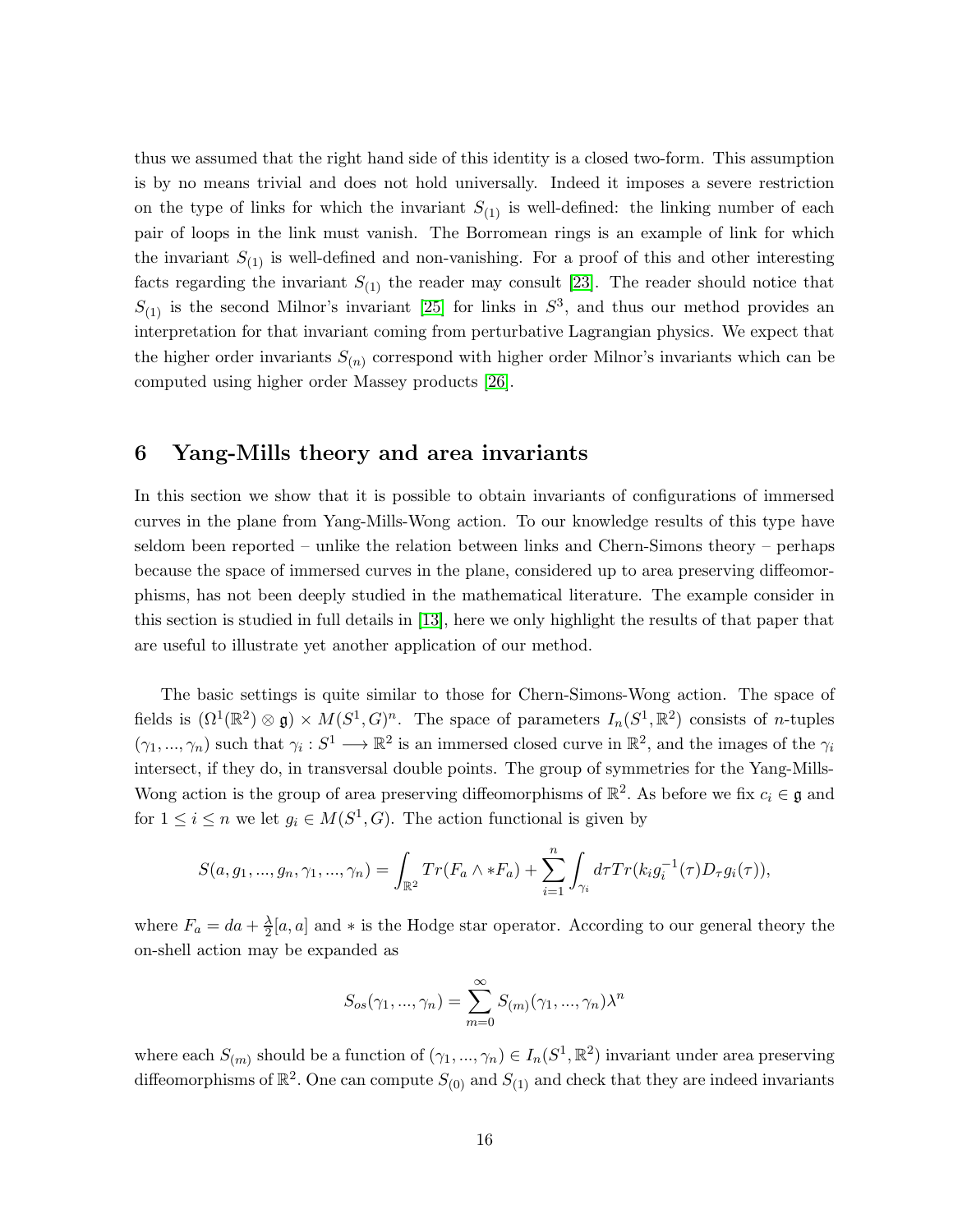under area preserving diffeomorphisms. The invariant  $S_{(0)}$  admits the fairly simple expression

$$
S_{(0)} = \sum_{i,j} Tr(c_i c_j) J(\gamma_i, \gamma_j),
$$

where the functions  $J(\gamma_i, \gamma_j)$  have the following geometric interpretation. A generic immersed curve in  $\mathbb{R}^2$  induces a partition of  $\mathbb{R}^2$  into a finite number of compact blocks and an unbounded block. The function  $J(\gamma_i, \gamma_j)$  is the sum of the signed areas of the intersections of the finite blocks of  $\gamma_i$  with the finite blocks of  $\gamma_j$ . In complete analogy with the Chern-Simons-Wong case, the geometric interpretation of  $S_{(1)}$  takes into account no just the areas of the intersection blocks, but also the order in which the intersection blocks appear for several, at least three, curves. Again  $S_{(1)}$  is only well-defined for an appropriated choice of curves. In [\[13\]](#page-18-11) we describe explicitly three planar curves – a planar version of the Borromean rings – for which  $S_{(1)}$  is well-defined and non-vanishing.

#### <span id="page-16-0"></span>7 Final remarks

We introduced a method that yields invariant functions from classical field theories. In the perturbative regime we actually obtain a countable hierarchy of invariants. Our construction leaves many open problems and suggest new lines of research. For Chern-Simons-Wong action and 2-dimensional Yang-Mills-Wong action we are, at this point, only able to compute the first two invariants of the hierarchy. Though Theorem [16](#page-11-2) provides explicit formulae for the higher order invariants, and our computations suggest that the consistency equations are satisfied, a rigorous proof is needed. We expect the higher order link invariants arising in the computation of the perturbative Chern-Simons-Wong on-shell action, to be closely related to Milnor's link invariants [\[25\]](#page-18-9).

We believe our methods can be usefully applied to other classical field theories. In particular, it may be rewarding to look at Yang-Mills-Wong action in higher dimensions, it should yield conformal invariants associated with closed curves in spacetime. It may also be interesting to apply our methods to the generalized Chern-Simons action of [\[29\]](#page-19-7), it should yield invariants related with Chas-Sullivan product in string topology [\[9,](#page-17-4) [10\]](#page-17-5). In our study of perturbative solutions we saw that the invertibility of the quadratic part of the action plays a fundamental role. Often the quadratic part is not invertible and new techniques are required in order to get invariants. One possibility is to introduce, as in the quantum case, fermionic variables and replace the action with a new one with invertible quadratic part. Thus, it is plausible that in the classical perturbative regime, the BRST and BV procedures may still play a role. Another possibility arises when the inverse of the quadratic part of the action is no quite well-defined, but rather a singular operator. In this case techniques from renormalization [\[11\]](#page-17-6) may become useful in order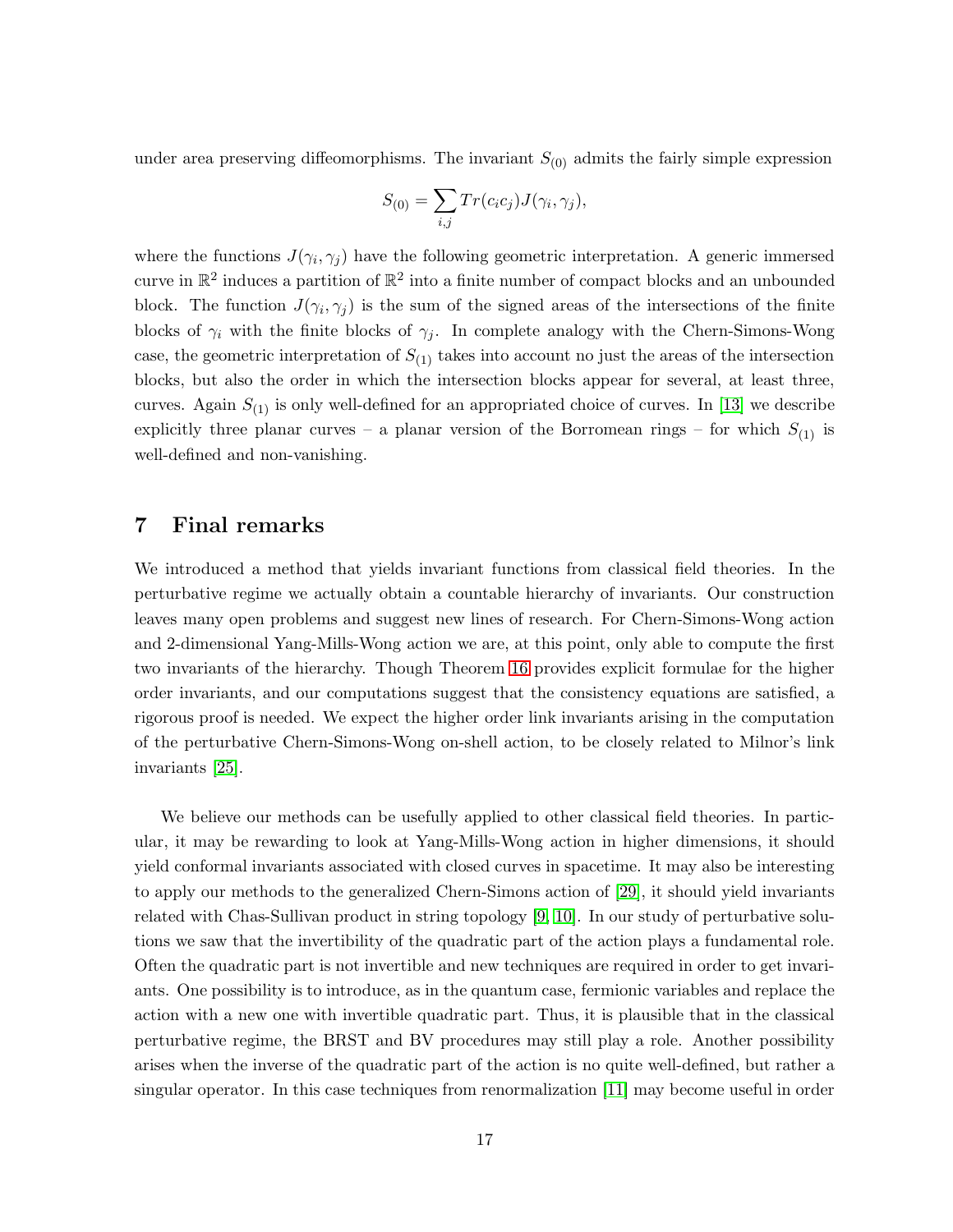to replace invariants given by ill-defined divergent integrals, by their renormalized values. In recent years it has become clear that many constructions in field theory [\[2,](#page-17-7) [12,](#page-18-12) [14\]](#page-18-13), as well as in other branches of physics and mathematics [\[3,](#page-17-8) [5,](#page-17-2) [6,](#page-17-9) [7,](#page-17-10) [21\]](#page-18-14) admit categorical analogues. It would be interesting to investigate the categorical foundations of the method introduced in this paper.

#### Acknowledgment

Our thanks to Edmundo Castillo, Takashi Kimura and Jim Stasheff. This work was partially supported by projects G2001000712-FONACIT and 03.006316.2006-CDCH-UCV. We also thank a couple of anonymous referees for helpful suggestions and remarks.

### <span id="page-17-0"></span>References

- <span id="page-17-7"></span>[1] S. Axelrod, I. Singer, Chern-simons perturbation theory, in S. Catto, A. Rocha (Eds.), Proceedings of the XXth DGM Conference, World Scientific, Singapore (1992) 3-45.
- <span id="page-17-8"></span>[2] J. Baez, J. Dolan, From finite sets to Feynman diagrams, in B. Enqquisb, W. Schmid (Eds.), Mathematics unlimited - 2001 and beyond, Springer (2001) 29-50.
- <span id="page-17-3"></span>[3] J. Baez, J. Dolan, Categorification, in E. Getzler, M. Kapranov (Eds.), Higher category theory, Contemp. Math., 230, Amer. Math. Soc. (1998) 1-36.
- <span id="page-17-2"></span>[4] A. Balachandran, M. Borchardt, A. Stern, Lagrangian And Hamiltonian Descriptions Of Yang-Mills Particles, Phys. Rev. D17 (1978) 3247.
- <span id="page-17-9"></span>[5] F. Bergeron, G. Labelle, P. Leroux, Combinatorial species and tree-like structures, Cambridge Univ. Press, Cambridge, 1998.
- <span id="page-17-10"></span>[6] H. Blandín, R. Díaz, On the combinatorics of hypergeometric functions, Adv. Stud. Contemp. Math. 14 (2007) 153-160.
- <span id="page-17-1"></span>[7] H. Blandín, R. Díaz, Rational Combinatorics, Adv. Appl. Math. 40 (2008) 107-126.
- <span id="page-17-4"></span>[8] R. Bott, C. Taubes, On the self-linking of knots, J. Math. Phys. 35 (10) (1994) 5247-5287.
- <span id="page-17-5"></span>[9] A. Cattaneo, J. Froehlich, B. Pedrini, Topological Field Theory Interpretation of String Topology, Commun. Math. Phys. 240 (2003) 397-421.
- <span id="page-17-6"></span>[10] M. Chas, D. Sullivan, String topology, preprint, arXiv: [math.CT/0509674.](http://arxiv.org/abs/math/0509674)
- [11] A. Connes, D. Kreimer, Renormalization in quantum field theory and the Riemann-Hilbert problem I, Comm. Math. Phys. 210 (1) (2000) 249-273.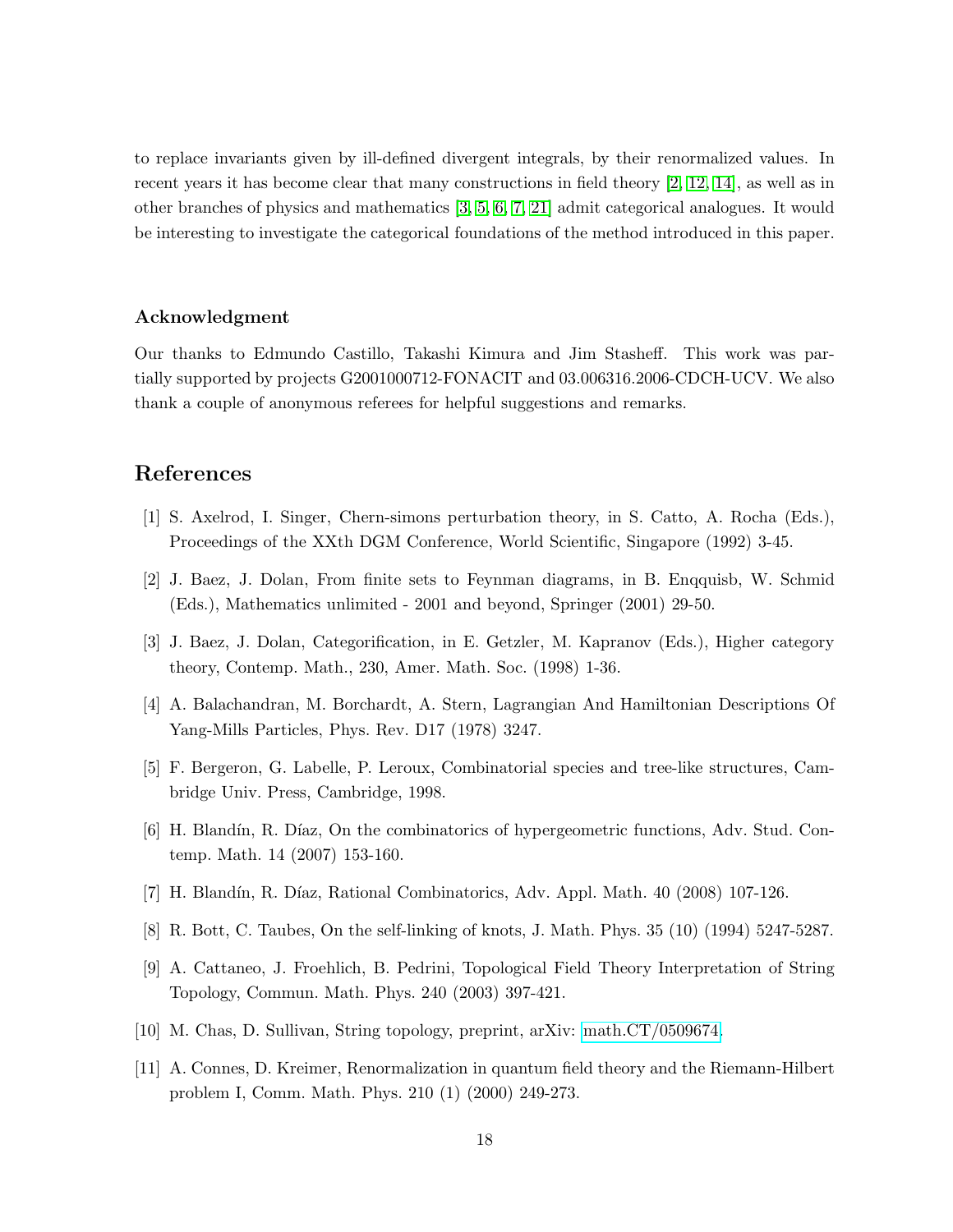- <span id="page-18-12"></span><span id="page-18-11"></span>[12] L. Crane, D. Yetter, Examples of categorification, Gahiers Topologie G´eom. Deff´erentielle Catég. 39 (1) (1998) 3-25.
- <span id="page-18-13"></span>[13] R. Diaz, E. Fuenmayor, L. Leal, Surface-invariants in 2D classical Yang-Mills theory, Phys. Rev. D 73 (2006) 065012.
- <span id="page-18-6"></span>[14] R. Díaz, E. Pariguan, Super, quantum and noncommutative species, arXiv: [math.CT/0509674.](http://arxiv.org/abs/math/0509674)
- <span id="page-18-3"></span>[15] R. Dijkgraff, Perturvatibe topological field theory, in String Theory, gauge theory and quantum gravity 93, Trieste (1993) 189-227.
- [16] K. Fukaya, Deformation theory, homological algebra and Mirror Symmetry, in Geometry and Physics of branes, Ser. High Energy Phys. Cosmol. Gravit., IOP, Bristol (2003) 121- 209.
- <span id="page-18-2"></span><span id="page-18-0"></span>[17] P. Griffiths, J. Harris, Principles of algebraic geometry, John Wiley and Sons, New York, 1978.
- <span id="page-18-5"></span>[18] V. Gugenheim, L. Lambe, J. Stasheff, Perturbation theory in differential homological algebra. II., Illinois J. of Math. 35 (1991) 357373.
- <span id="page-18-7"></span>[19] H. Kajiura, J. Stasheff, Homotopy Algebras Inspired by Classical Open-Closed String Field Theory, Comm. Math. Phys. 263 (3) (2006) 553-581.
- <span id="page-18-14"></span>[20] L. Kauffman, L. Sostenes, Temperley-Lieb Recoupling Theory and Invariants of 3-Manifolds, Princeton Univ. Press, Princenton, 1994.
- <span id="page-18-4"></span>[21] M. Khovanov, A categorification of Jones polynomial, Duke Math. J. 143 (2) (1986) 288- 348.
- [22] M. Kontsevich, Y. Soibelman, Homological mirror symmetry and torus fibrations, in Simplectic Geometry and Mirror Symmetry, World Scientific Publishing, New Jersey (2001) 203-263.
- <span id="page-18-8"></span><span id="page-18-1"></span>[23] L. Leal, Link invariants from Classical Chern-Simons Theory, Phys. Rev. D 66 (2002) 125007.
- <span id="page-18-9"></span>[24] L. Leal, Classical diffeomorphism invariant theories and linking numbers, Mod. Phys. Lett. A 7 (1992) 541-543.
- <span id="page-18-10"></span>[25] J. Milnor, Link Groups, Ann. of Math. 59 (2)(1954) 177-195.
- [26] M. Monastyrsky, V. Retakh, Topology of linked defects in condensed matter, Comm. Math. Phys. 103 (3) (2006) 445-459.